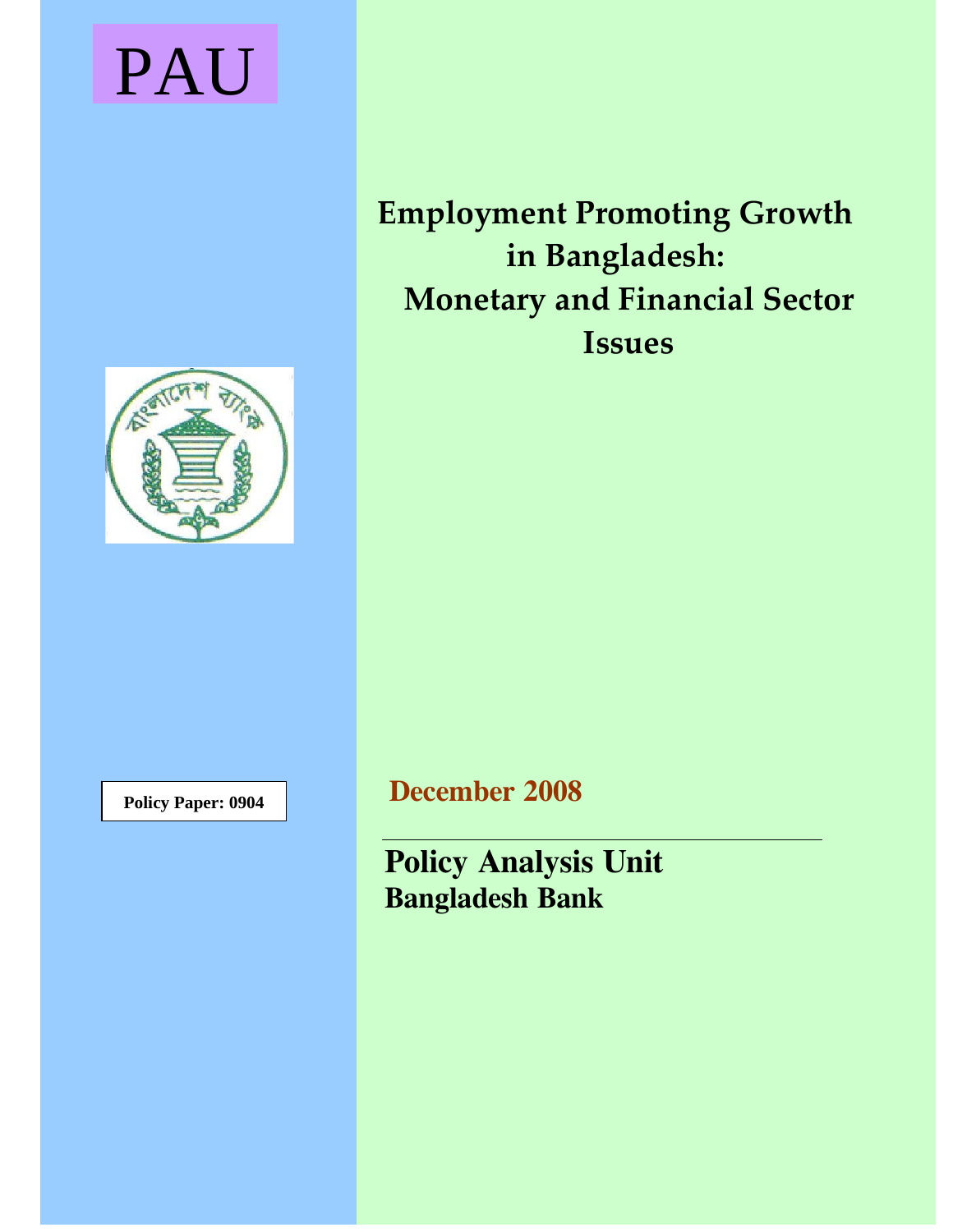# **Employment Promoting Growth in Bangladesh: Monetary and Financial Sector Issues**

This paper has been prepared by Mustafa K. Mujeri of the Policy Analysis Unit, Bangladesh Bank. The views expressed in this paper are those of the author and do not necessarily reflect the views and policies of the Bangladesh Bank.

**Policy Paper Series No. 0904**

**Policy Analysis Unit Bangladesh Bank**

**‐‐‐‐‐‐‐‐‐‐‐‐‐‐‐‐‐‐‐‐‐‐‐‐‐‐‐‐‐‐‐‐‐‐‐‐‐‐‐‐‐‐‐‐‐‐‐‐‐‐‐‐‐‐‐‐‐‐‐‐‐‐‐‐‐‐‐‐‐‐‐‐‐‐‐‐‐‐‐‐‐‐‐‐‐‐‐‐** 

**December 2008**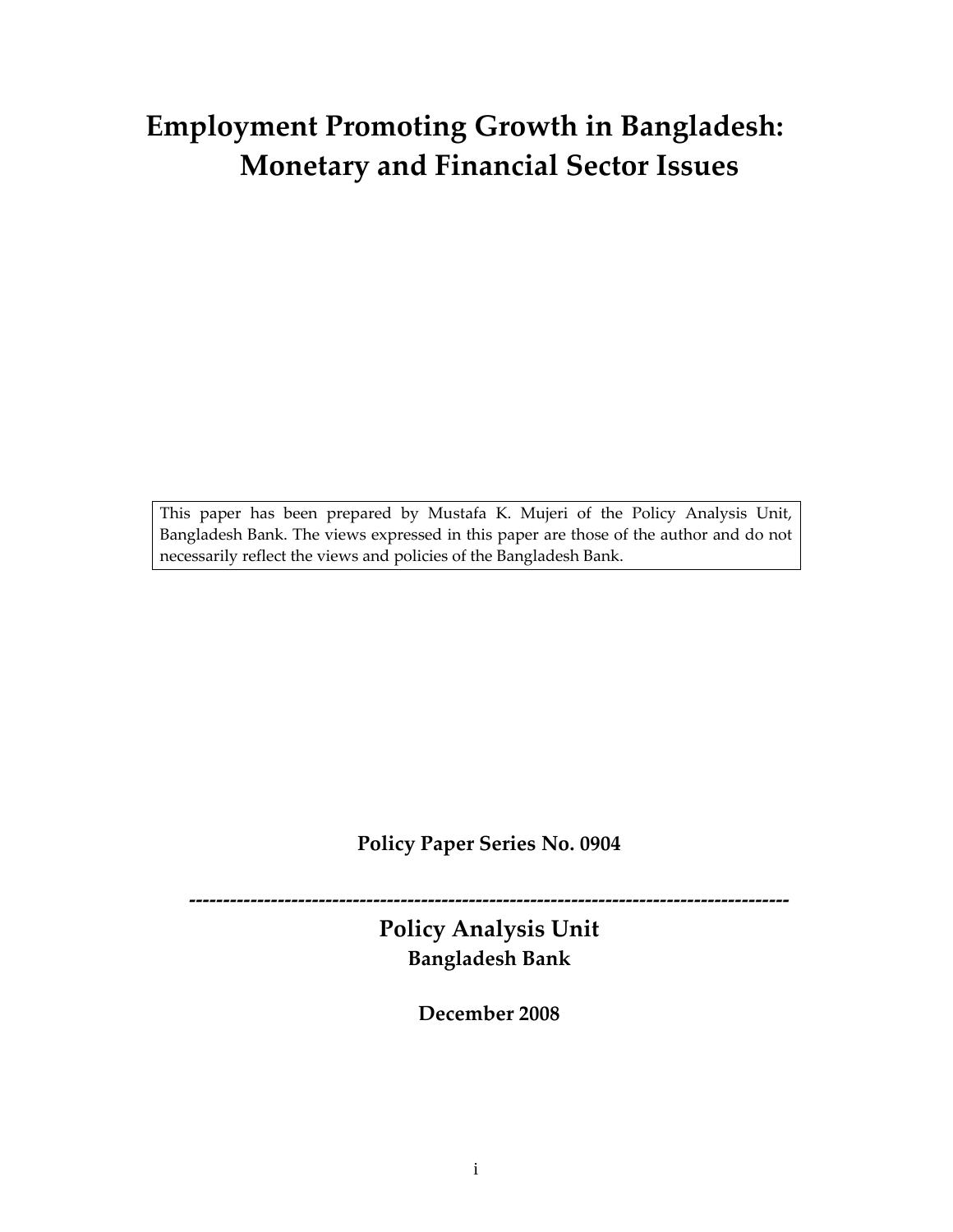# **CONTENTS**

# **1. Introduction 1**

| 2. | Labor Market and Employment Structure                                                                                                                                                  | 2 |
|----|----------------------------------------------------------------------------------------------------------------------------------------------------------------------------------------|---|
|    | Wage Levels and Labor Market Regulations<br>4                                                                                                                                          |   |
| 3. | <b>Monetary Policy and the Financial Sector</b>                                                                                                                                        | 5 |
|    | Inflation and M2 Growth<br>6<br>Interest Rate Issues<br>6<br>Development of the Financial Sector<br>9<br>Role of Financial Policy 10<br>Raising Effectiveness of Monetary Policy<br>11 |   |
|    | Trade and Exchange Rate Regimes<br>11                                                                                                                                                  |   |
|    | 4. Policy Implications<br>12                                                                                                                                                           |   |
|    | <b>Tables and Figures</b>                                                                                                                                                              |   |
|    | Table 1: Trend in Employment Pattern<br>4                                                                                                                                              |   |

Figure 1: Movement of M2 Growth and Inflation 6 Figure 2: Trends in Real Deposit and Lending Rates 7 Figure 3: Trend in Interest Rate Spread 7

Table 2: Recent movements in IRS 8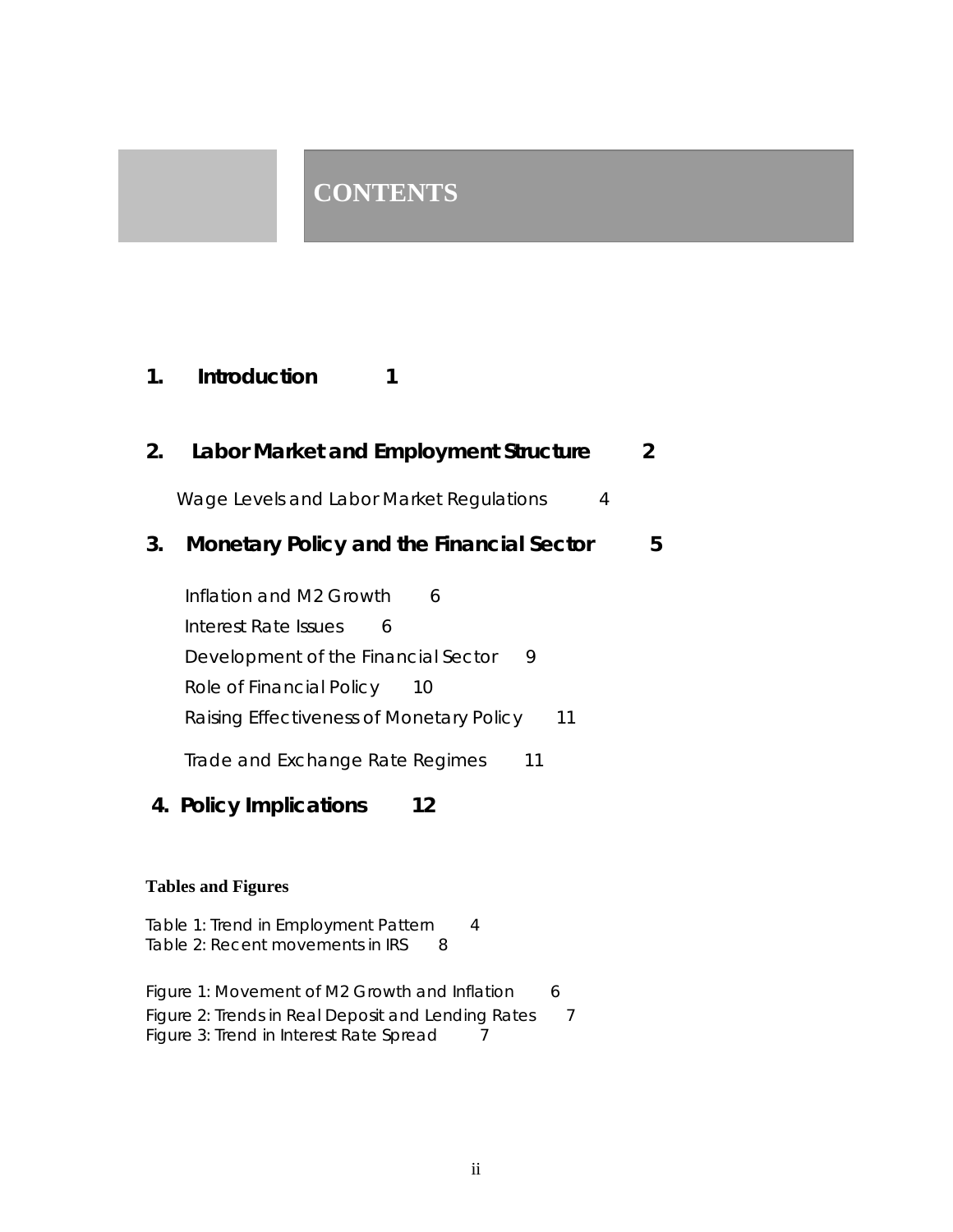# **1. Introduction**

Reducing poverty remains a formidable challenge for Bangladesh. Although economic growth has improved in recent years, the better economic performance has not translated into satisfactory poverty reduction. Recognizing this disjuncture between the country's record on economic growth and progress in poverty reduction, current policies emphasize that strong economic growth alone is not adequate for sustained poverty reduction in Bangladesh. For successful poverty reduction, the strategies must also ensure that the poor can get increasingly higher share of the benefits of growth.

In Bangladesh, almost all households depend on employment as their primary source of income. This is especially true for the poor households since the only abundant productive resource that the poor have is their own labor. Increasing employment opportunities and raising the returns to labor is therefore the most viable option to reduce poverty and meet the country's human development goals. In this context, one important issue is to recognize that simply having access to employment is not enough to lift the poor households out of poverty. For reducing poverty, both quantity and quality of employment need emphasis for which economic growth alone is not adequate. This requires an employment-centered strategy to growth in which employment opportunities would expand for the poor along with returns adequate enough to raise the households out of poverty.

Rapid and sustained poverty reduction in Bangladesh thus calls for integrating three elements within the growth policy framework: *first,* sustained economic growth at reasonably high rates; *second,* expansion of productive and remunerative employment opportunities; and *third,* expanding the access to jobs for the poor. The government's development strategy recognizes the need to orient growth policies toward creating decent employment opportunities for which several options are emphasized, such as adopting policies for making growth more employment-friendly, increasing overseas migration of workers, and undertaking special employment creation programs through micro credit and employment based safety nets and public works programs.1

 $\overline{a}$ 

<sup>1</sup> The country's labor force is likely to grow to 58.3 million in FY11 from around 52.8 million in FY08 indicating the need to create additional jobs for 7.3 million people between FY09 and FY11 including a backlog of 1.8 million unemployed labor. This requires an employment growth rate of 4.7 percent per year relative to a slow employment growth of 1.6 percent since the 1990s. Moreover, with existing trend, total number of underemployed persons will reach 26.6 million in FY11 for whom creation of decent employment opportunities is essential for poverty reduction. See *Moving Ahead: National Strategy for Accelerated Poverty Reduction 2009-2011,* Draft, Planning Commission, Government of the People's Republic of Bangladesh, May 2008.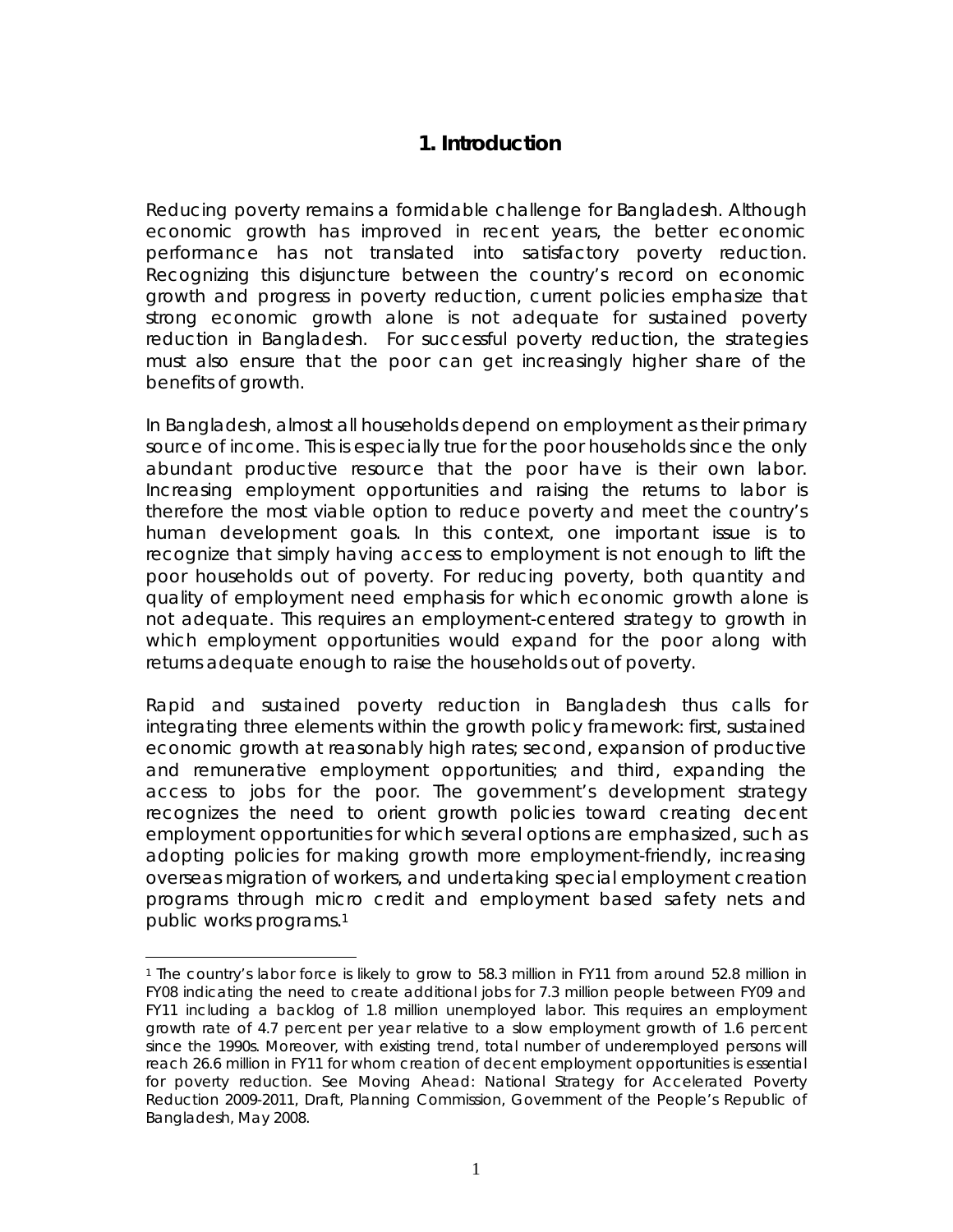Obviously, in a 'labor-surplus' economy such as Bangladesh, the developments in the labor market are crucial to bringing about desirable changes in growth possibilities and meeting poverty reduction and other social goals. In particular, the expansion of decent employment opportunities through both wage and self-employment to absorb the growing labor force is a key challenge to ensure both rapid growth of productivity-enhancing employment and fulfill the poverty-reducing labor rights, such as the rights to work, employment, social protection, and social dialogue in an integrated manner.

This paper examines several elements in the country's monetary policy and the overall financial sector which would support employment-centered and thereby poverty reducing growth in the economy especially through distributing the benefits of growth broadly.

# **2. Labor Market and Employment Structure**

The estimated population of Bangladesh is 142.4 million in 2008, which is growing at a rate of 1.4 percent per annum in recent years. Of the total population, more than 70 percent live in the rural areas. The share of the labor force in total population has remained relatively stable at around 35 percent in the recent decade. The Labor Force Survey 2005-06 gives a labor force participation rate of 58.5 percent for the entire country. The rates are higher in rural (59.4 percent) than in urban areas (55.7 percent) and for illiterate people. The participation rate for women is significantly lower (29.2 percent) than that of men's (86.8 percent).

The labor force in Bangladesh has expanded rapidly over the last two decades. The total labor force was 47.4 million in 2006 compared with 36.1 million in 1996.2 This shows that every year more than one million people enter the labor force and, given the present demographic trend, the growth of the labor force is unlikely to taper off during the coming decade.

The rural-urban variation in the labor force growth is also significant. Between 2000 and 2006, the rural labor force grew by 19 percent to 36.1 million; while the growth in urban labor force was from 8.7 million to 11.3 million, an increase by 30 percent. Among others, this reflects the impact of significant urbanization that has taken place in the country. In urban areas, females accounted for 24 percent of the labor force in 2006 compared with 19 percent in 1996. The size of the female labor force in the rural areas increased from 3.8 million to 8.6 million over the same period. While the total labor force

 $\overline{a}$ 2 The numbers refer to economically active population aged 15 years and above which is the definition of the labor force adopted by the Bangladesh Bureau of Statistics (BBS).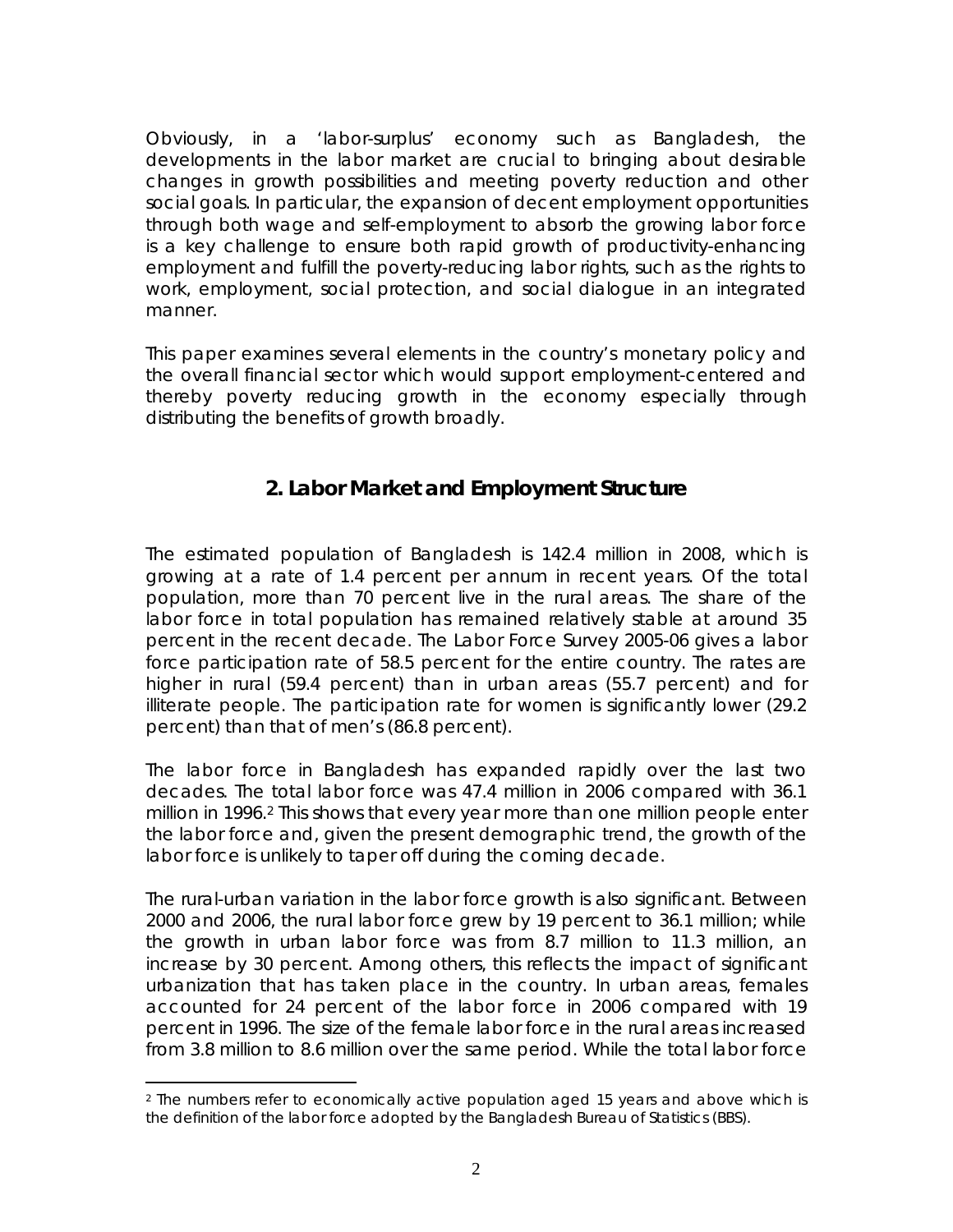participation rate increased from 52 percent to nearly 59 percent between 1996 and 2006, the male participation rate remained unchanged at around 87 percent but the female participation rate increased sharply from 16 percent to 29 percent.

Considering the total size of the population, the number of unemployed population is low. As per the ILO definition, the unemployment rate was 4.2 percent in 2006. This is not surprising in a country like Bangladesh since the participants in the labor force are compelled to engage in some work—even for few hours and at low wages in the informal sector—in order to subsist with his/her family.<sup>3</sup> Thus the standard unemployment rate does not give a real picture of the supply-demand balance as well as the degree of inefficiency that prevails in the labor market.4 The un- and under-employment rates are generally higher among the youth and educated labor force especially among those with secondary or post-secondary and higher education.<sup>5</sup>

Another important aspect of the labor market in Bangladesh is the formalinformal divide in employment which has significant consequences for return to labor and security of employment. The concept captures forms of employment that lack regulatory, legal, and/or social protections. Informal employment is defined in terms of the nature of enterprise in which the work takes place (e.g. the informal sector) and the relationships in employment.<sup>6</sup>

 <sup>3</sup> In this context, it is important to note that underemployment, indicating inadequate level of labor demand, can manifest itself in forms other than work time as measured in Bangladesh. For example, in the case of a self-employed person (e.g. a street vendor), demand for labor depends on the amount he/she can sell in any period of time. The amount also determines his/her earnings. If earnings are low due to inadequate demand, he/she will have to work longer hours to generate required income for survival. In such cases, low demand in the economy leads to longer working hours but, in reality, the self employed person should be considered underemployed due to low productivity and inadequate demand for his/her labor.

<sup>4</sup> In the specific situation of Bangladesh, the concept of unemployment based on standard definitions needs to be supplemented by the concepts of visible and invisible underemployment. Underemployment exists when a person's employment is inadequate, in relation to specified norms or alternative employment, account being taken of his/her occupational skill (training and work experience). Some estimates suggest that the underemployment rate (defining as those who worked less than 35 hours during the reference week of the survey) is as high as 24.5 percent (10.9 percent for males and 68.3 percent for females) in 2006. The underemployment rate is higher in rural areas than in urban areas. See, *Key Findings of Labor Force Survey 2005-2006,* Bangladesh Bureau of Statistics, Ministry of Planning, Government of the People's Republic of Bangladesh, 2008.

<sup>5</sup> Among others, one factor that may have contributed to high unemployment rate of the educated youth is that the educated youth is less likely to move into the 'discouraged workers' category and withdraw from the labor force. They are more likely to seek employment and not discouraged just because their unemployment rate is high relative to other working age populations since the group belongs to the earlier stages of their life cycle.<br><sup>6</sup> In practice, enterprises are considered informal in Bangladesh if they are not registered with the relevant authority. Thus employment in the informal sector comprises all employment that takes place in informal enterprises including self employed/own account workers, unpaid family helpers, day laborers, paid employees in informal enterprises, informal employers, and similar other categories. Outside the unregistered and/or small enterprises sector,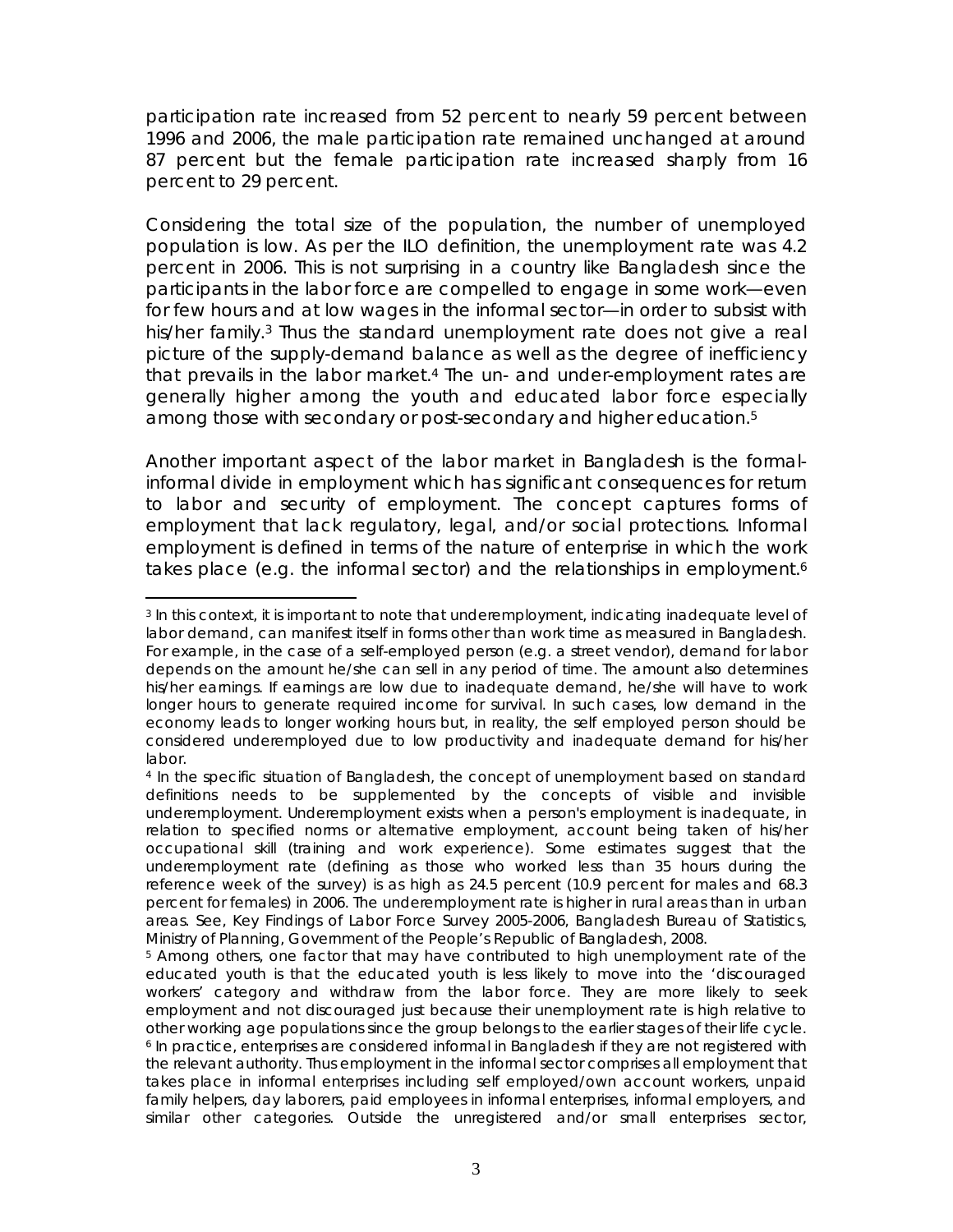In 2006, the vast majority (79 percent) of the total employed labor was engaged in informal activities. The gender difference in this respect is wide: of the total female employed labor, 86 percent were employed in the informal sector while similar share was 76 percent for male labor.

In terms of status of employment, self-employed/own account workers category forms the largest group accounting for 42 percent of total working labor in 2006 followed by unpaid family helpers (22 percent). The movement across different categories over time indicates increasing commercialization of the economy and higher mobility of the labor force across various activities. There exists, however, significant gender difference in terms of status of employment. More than 60 percent of the female labor (compared with less than 10 percent of male labor) worked as unpaid family workers in 2006. The majority of the poor women work as unpaid family workers or for daily wages in agriculture or in non-farm and family enterprises.

A noteworthy development in the case of female employment is the boom in the readymade garments (RMGs) sector in which nearly 90 percent of the employees are women. In 2006, about 32 percent of the employed women worked in non-agricultural sectors of which more than a third was engaged in the RMG sector. Garment industry jobs that tend to be concentrated in big metropolitan cities (Dhaka and Chittagong), have attracted many young women migrant workers from the rural areas, often from the poorer households. For these young women, factory work means not only higher earnings, but more status and responsibility relative to other work available in the rural areas including a sense of pride and empowerment at being able to support their families.

|                             | % of employed persons |      |          |  |  |
|-----------------------------|-----------------------|------|----------|--|--|
| A. Sector of employment     | 2000                  | 2003 | 2006     |  |  |
| Formal                      | 24.7                  | 20.8 | 21.5     |  |  |
| Informal                    | 75.3                  | 79.2 | 78.5     |  |  |
| <b>B.</b> Employment status |                       |      |          |  |  |
| Self-employed/own account   | 46.6                  | 44.8 | 42.0     |  |  |
| workers                     | 0.3                   | 0.1  | $\cdots$ |  |  |
| Employer                    | 16.7                  | 13.8 | 13.9     |  |  |
| Employee                    | 12.1                  | 18.5 | 21.8     |  |  |
| Unpaid family helpers       | 24.3                  | 20.1 | 18.2     |  |  |
| Day laborers                | $\cdots$              | 2.7  | 4.1      |  |  |
| <b>Others</b>               |                       |      |          |  |  |
| Total (employed in million) | 39.0                  | 44.3 | 47.4     |  |  |

## **Table 1: Trend in Employment Pattern**

 Note: … signifies relatively small number. Source: BBS

 $\overline{a}$ employment may be considered as informal if it lacks core legal or social protections (e.g. domestic workers). Moreover, *de facto* informal employment may also exist within the formal sector such as for different categories of casual workers.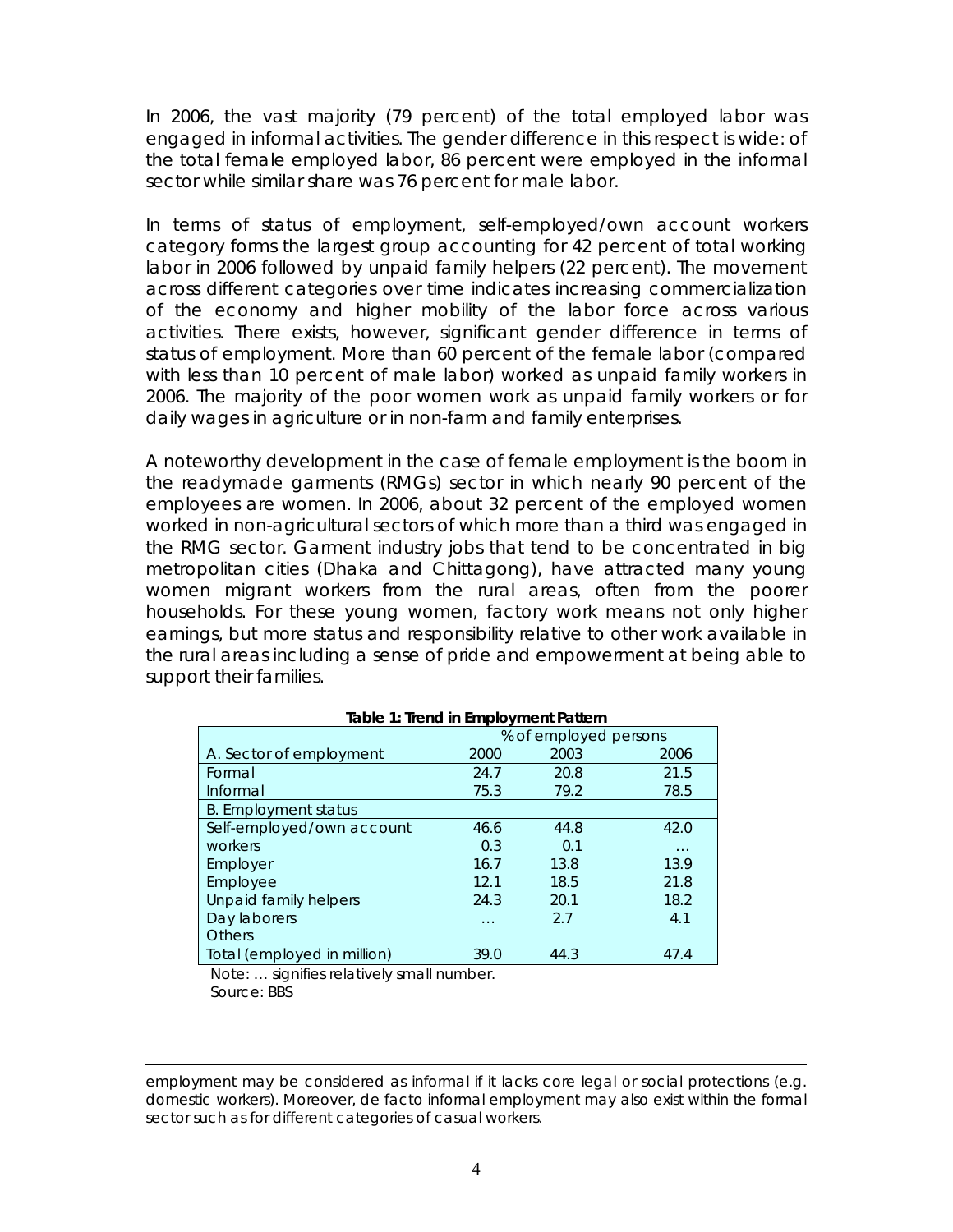The above highlights two important characteristics of the country's employment situation. *First,* the problem of unemployment mostly affects the youth labor in Bangladesh. This suggests that the economy needs to generate employment opportunities for the youth at a much faster rate compared with the past. *Second,* the large majority of the unemployed youth are educated who are deprived of employment opportunities largely due to mismatch between supply and demand in the labor market, inappropriate and inadequate skills to effectively perform in the labor market, and slow pace of job creation particularly in the formal sector. The policy implications are clear: in order to meet the challenges in the labor market, Bangladesh needs to create jobs for the educated youth at a rapid rate, which will come mostly through rapid expansion of productive and skill intensive formal and informal sector activities.

#### **Wage Levels and Labor Market Regulations**

 $\overline{a}$ 

High wage rates are often blamed for slow growth of productive employment in the formal sector in less developed countries. Wage rates are considered high when total labor cost exceeds the productive contribution of the employed labor. Standard explanation of such labor market developments runs in terms of high wages and rigid labor market regulations (e.g. trade unionism and minimum wage laws). In Bangladesh, the total number of employed labor is estimated at 49.7 million in FY08.7 With current employment characteristics, about 10.4 million of the total employed labor are likely to be engaged in the formal sector while the rest are involved in informal activities.

For illustrating the high wage issue, we take a hypothetical policy goal of raising formal sector jobs by 25 percent (from 10.4 million to 13.0 million). For the purpose, we simulate how much the average wage of a formal sector worker needs to fall in order to achieve the above goal. For the simulation, we assume a wage elasticity of employment of -0.6 which is a typical value for countries like Bangladesh. With the above numbers, the average formal sector wage would have to fall by nearly 42 percent to generate 2.6 million new formal sector jobs. The resulting average wage of a formal sector worker would be Tk. 3,060 per month in 2008, which is 32 percent lower than the estimated household poverty line for the year. As a result, nearly 51 million people (10.4 million formal sector workers plus their dependents) would suffer. On the other hand, 12.7 million people would benefit, that is, the 2.6 million workers getting new formal sector jobs and their 10.1 million dependents. If we assume that these workers with new jobs would come from informal sector activities, their earnings would rise by around 10 percent. However, these people would still be living below the poverty line and the total size of the formal sector would remain small at around 26 percent of the total

<sup>7</sup> See, Rahman, M.H., S. Younus, and M.S. Hossain, *Recent Employment Situation and Labor Market Developments in Bangladesh,* Policy Paper 0807, Policy Analysis Unit, Bangladesh Bank, June 2008.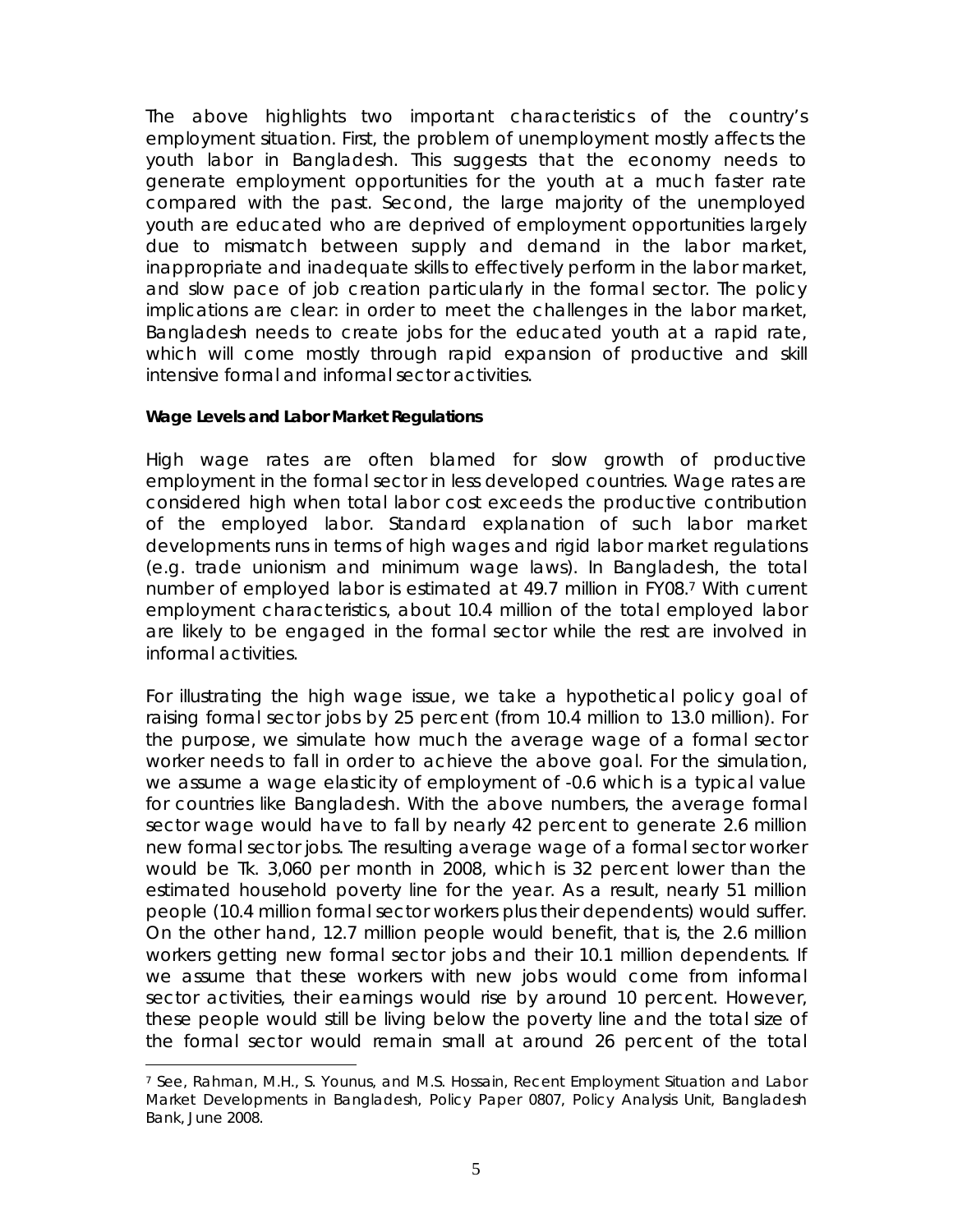employed labor. So, although the depth of poverty for a small segment of the labor force might be reduced with such policies, the net effect would be a marked increase of the incidence of poverty as a result of wage cut in the formal sector.

Although labor unions are often considered as a major source of labor market rigidities, unions represent a small and diminishing share of the country's labor force. Trade unions now represent only about 4 percent of the country's total labor force. Moreover, few union workers seem to enjoy wage premiums since the 'elite and senior workers' who enjoy high premiums based on education and skill usually remain outside the labor unions. In general, the labor unions represent production workers belonging to semiskilled and unskilled categories. Thus labor unions are not an important source of labor market rigidities in Bangladesh. Similarly, minimum wages exert little influence on wage setting. So appropriate strategies for employment promotion in Bangladesh require measures to expand decent employment through comprehensive employment targeted economic programs, including measures to raise labor productivity, broaden credit availability especially to employment intensive sectors, and enhance access to economic and social infrastructure.

# **3. Monetary Policy and the Financial Sector**

Two of the primary goals of the country's monetary policy are to maintain reasonable price stability and promote sustained and high economic growth. The Bangladesh Bank (BB) formulates monetary policy with the objective of keeping inflation at target levels using repo, reverse repo, and BB bill rates as policy instruments for influencing financial and real sector prices toward the targeted path of inflation.

Specifically, the annual monetary program adopts reserve money (RM) as the operating target while broad money (M2) is used as the intermediate target.8 The underlying assumption is that the growth of monetary aggregates (such as M2) has a direct impact on the domestic price level. Therefore, by controlling the growth of monetary aggregates, BB aims to achieve price stability. In practice, BB sets the growth rate of RM that is deemed consistent with targeted inflation, with the expectation that this RM growth will in turn lead to a growth rate of M2 that is consistent with target inflation and adequate liquidity in the economy.<sup>9</sup> However, if the close link between RM

 $\overline{a}$ 

<sup>8</sup> On the liability side, RM consists of currency with the public, cash in tills of scheduled banks, balances of scheduled banks with BB, and balances of other financial institutions with BB. On the other hand, sources of RM are BB's claims on government (net), scheduled banks, and other institutions, and net foreign and other assets. Broad money (M2) covers narrow money (M1, comprising of currency and demand deposits) and time deposits.

<sup>9</sup> An analysis of the dynamic relationship based on impulse response and variance decomposition among the components of RM, however, shows that two sources which are mostly beyond the control of BB (net foreign asset and net government borrowing) have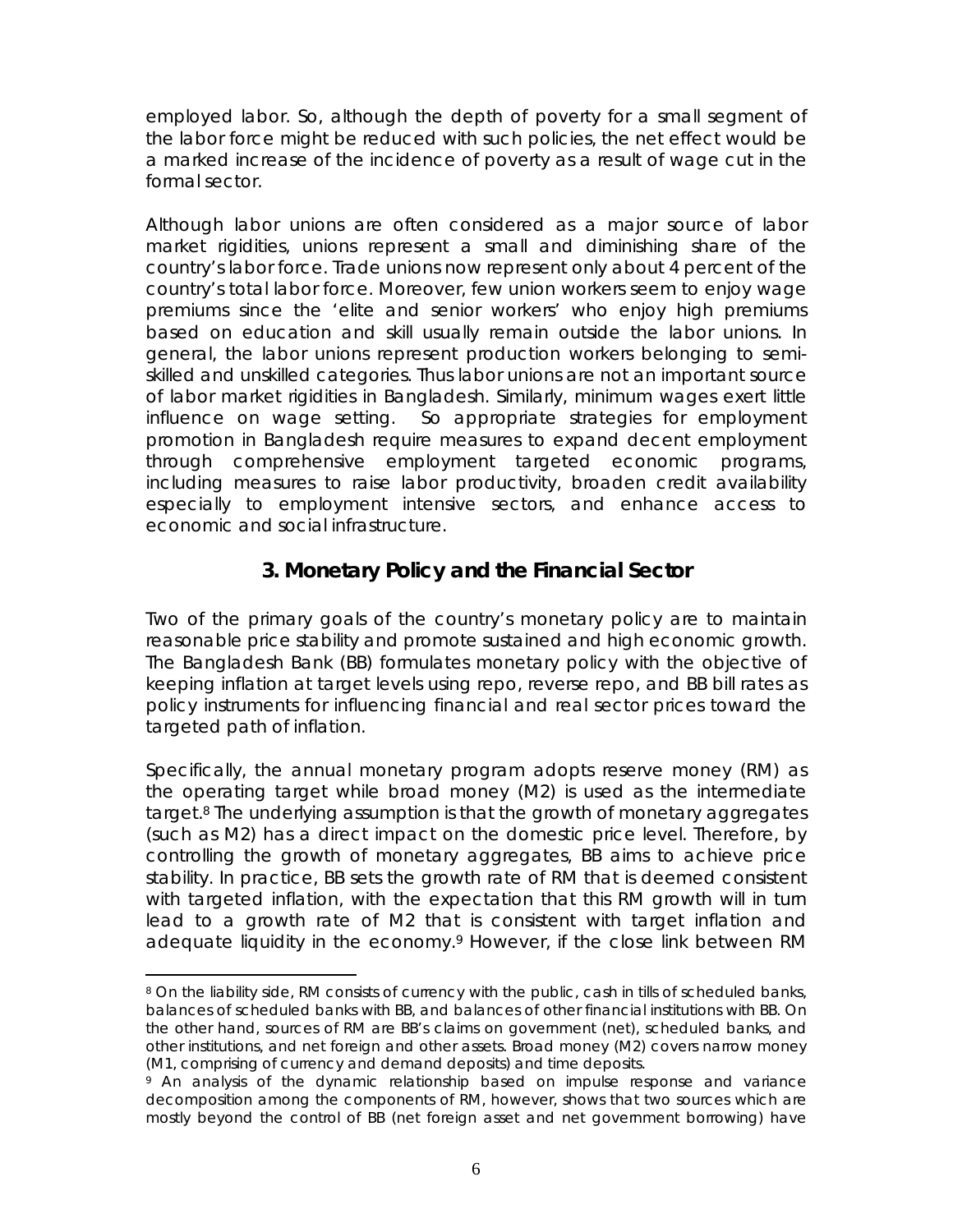and M2 weakens as the financial sector develops and a more diverse array of financial assets becomes available, a new approach to monetary policy would be warranted.

## **Inflation and M2 Growth**

The relationship between the growth rate of M2 and inflation is relatively weak in Bangladesh (Figure 1).10 In general, there does not exist any credible evidence of a clear, stable relationship between the growth of M2 and

inflationary dynamics. The recent relationship seems to have become much less clear even after taking into account the lagged impact of M2 growth on inflation. This shows that although BB is able to influence the monetary aggregates using the policy tools, the tools are losing effectiveness in controlling inflation in view of the increasingly complex nature of price dynamics in the



country. One important implication of the above development is that, in such situations, contractionary monetary policy may not be very effective in maintaining low inflation.

One reason for this weak relationship lies in the underlying sources of inflationary pressure. Recent inflationary pressures have originated largely from supply side shocks affecting several key prices such as food, fuel, and other essential products.11 In such situations, undue reduction of M2 growth may become counterproductive through worsening the negative impact of inflationary supply side shocks on economic growth through reducing liquidity and raising interest rates. Thus one of the potential costs of pursuing tight monetary policy in supply side triggered inflation dynamics is the rise in real interest rate thereby reducing investment and consumer spending.

## **Interest Rate Issues**

Figure 2 shows the average real (inflation-adjusted) deposit and lending rates of the banks. The real lending rate has remained relatively high in

the value is 0.33 between FY00 and FY08.

11 Monetary aggregates influence the domestic price level through demand side effects on purchasing power. If, however, inflationary pressures originate from supply side shocks, changes in M2 growth will have a limited impact on inflation dynamics. For details on characteristics of current inflation, see Mujeri, M.K., M.G. Mortaza, and M. Shahiduzzaman, *Trend and Characteristics of Recent Inflation in Bangladesh,* Policy Paper No. 0901, Policy Analysis Unit, Bangladesh Bank, September 2008.

greater influence on RM changes thereby significantly loosening the degree of controllability of BB over RM. See Islam, M. Ezazul, *Money Supply Process in Bangladesh: An Empirical Analysis,* Working Paper Series WP 0805, Policy Analysis Unit, Bangladesh Bank, June 2008.<br><sup>10</sup> Over the last 12 years, the correlation coefficient between M2 growth and inflation has

been negative while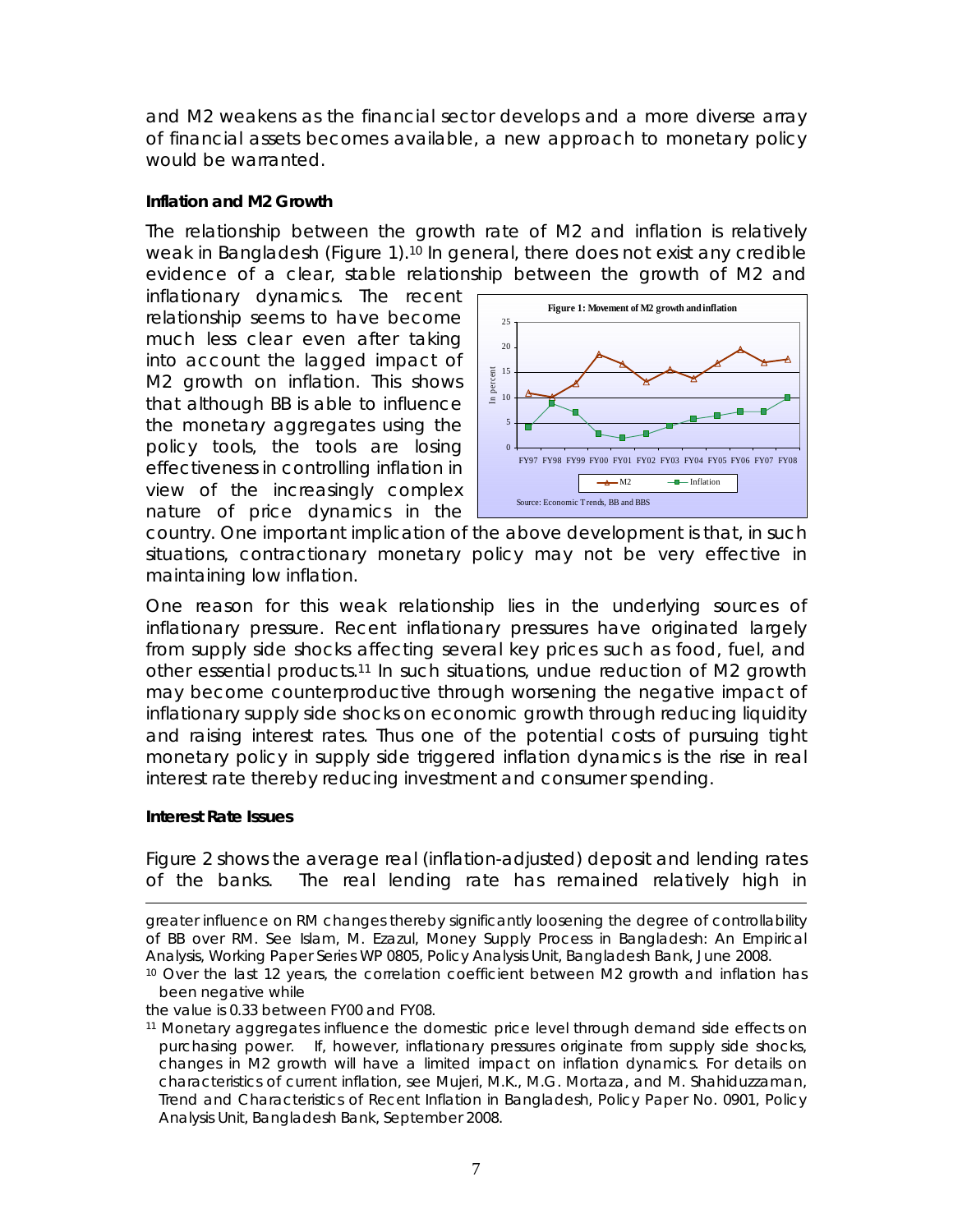Bangladesh although there is evidence of some downward movement in recent years. This brings out one prominent feature of the country's banking structure that is indicative of high cost of credit. In addition, there is evidence of limited access of the rural people, especially the poor, to institutional credit in line with key poverty reducing sectors, such as agriculture, small and medium enterprises (SMEs), and rural nonfarm activities. High interest rates make credit expensive to support the expansion and development of many of these labor intensive activities. This brings out the need to target short term interest rates at levels consistent with long run labor intensive growth.

The interest rate spread (IRS) that is the difference between deposit and lending rates is another area of concern. In general, it can be said that the greater the spread, the higher the cost of credit to the borrowers for any given deposit rate. A high spread could also mean that the deposit rates are unusually low, which discourage savings and reduce resources available to finance bank credit. The IRS has remained relatively high in Bangladesh with the real deposit rate turning negative in a number of years (Figure 3). It may be mentioned that with no clear guidelines to set the nominal interest rate structure prior to the financial sector reforms in the 1990s, the complexity and rigidity of the administered lending and deposit rates significantly undermined domestic savings mobilization and efficient credit allocations in the economy. In recent years, although IRS showed a marginally declining trend, it still remains high (Table 2).

Several factors seem to have contributed to the existence of the observed large spread between deposit and lending rates in Bangladesh. The existing financial system is dominated by a few large banks. Under the situation, the large banks have some degree of market power to raise lending rates and lower



deposit rates. Moreover, the banks have a preference to hold low risk assets (such as government bonds) and a bias toward trading and commercial lending over lending in production activities especially in the small scale and rural sectors.

In addition, high risk premium raises average lending rates for the borrowers. The borrowers are required to pay high risk premiums in the formal credit market due to the widely held perception that most creditors are high risk borrowers. In general, high risk premiums result from a variety of sources, including

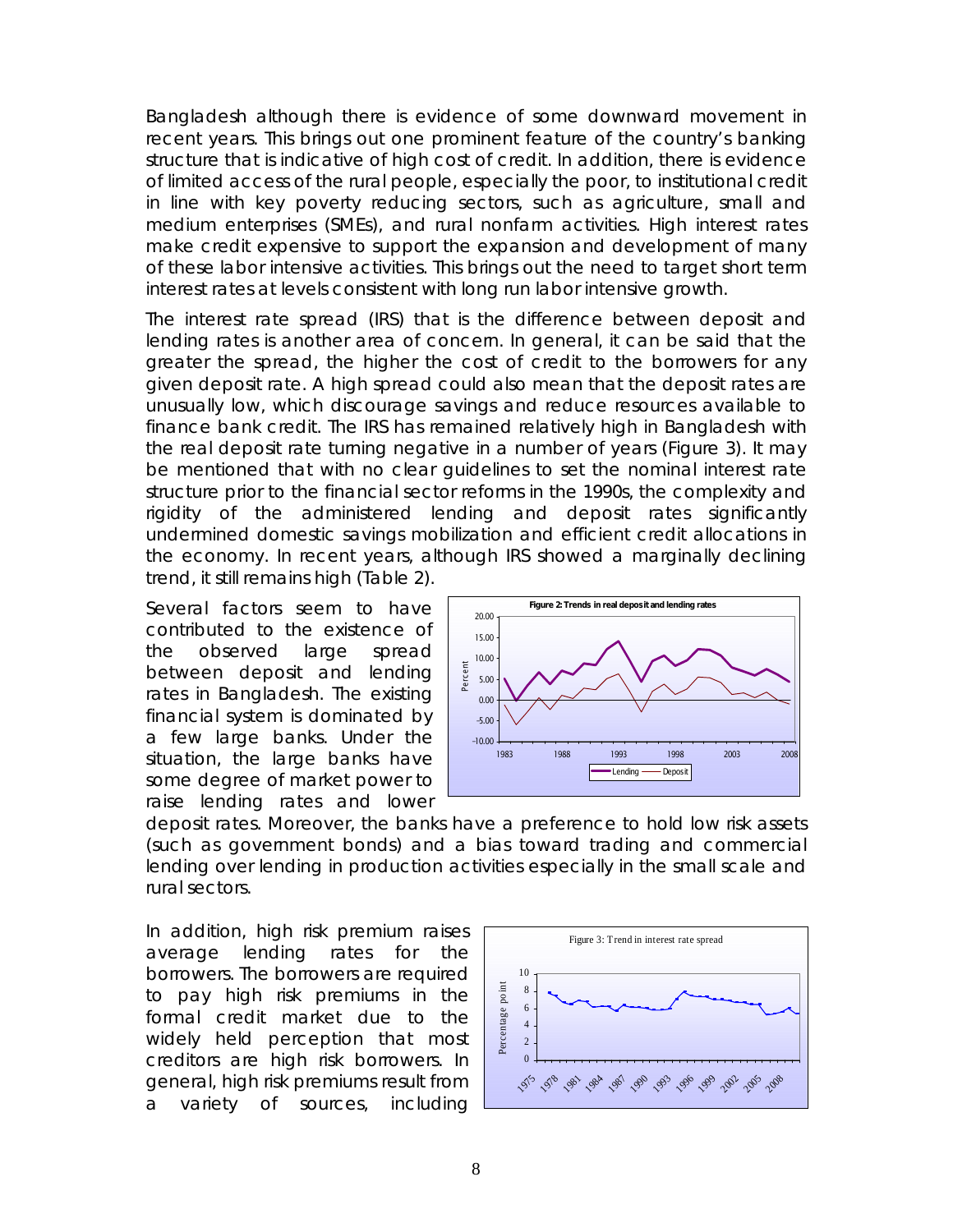excessive economic volatility, lack of good information systems on potential borrowers, inaccurate assessments of lending risk by financial institutions, and weak monitoring and enforcement mechanisms.12 In order to mitigate the situation, banks and financial institutions need to collect reliable information on the creditworthiness of their potential borrowers so that the risk premiums can be adjusted to reality especially those relating to small and rural borrowers.

In part, institutional constraints in the financial sector leading to large risk premiums and high real interest rates create a situation in which available resources are not efficiently channeled to productive sectors. Moreover, given the choice between holding of government securities with high, relatively risk free rates of return vis-à-vis extending 'risky' loans to private sector producers with potentially high transaction costs, the banking sector tends to prefer the former. The average asset portfolio of the country's banking sector in recent years shows that the banking sector holds nearly one-fifth of the amount that it extends in loans and advances in the form of government bills and bonds. In other words, with appropriate measures, the banking sector can significantly increase its current level of lending to support domestic investment, which could be targeted to employment intensive activities.

| Period          | Weighted average of all banks |              |            |  |  |  |  |
|-----------------|-------------------------------|--------------|------------|--|--|--|--|
|                 | Deposit rate                  | Lending rate | <b>IRS</b> |  |  |  |  |
| <b>Jun 2001</b> | 7.03                          | 13.75        | 6.72       |  |  |  |  |
| Jun 2002        | 6.74                          | 13.16        | 6.42       |  |  |  |  |
| Jun 2003        | 6.30                          | 12.78        | 6.48       |  |  |  |  |
| <b>Jun 2004</b> | 5.65                          | 11.01        | 5.36       |  |  |  |  |
| <b>Jun 2005</b> | 5.62                          | 10.93        | 5.31       |  |  |  |  |
| <b>Jun 2006</b> | 6.68                          | 12.06        | 5.38       |  |  |  |  |
| Jun 2007        | 6.85                          | 12.77        | 5.92       |  |  |  |  |
| Dec 2007        | 6.77                          | 12.75        | 5.98       |  |  |  |  |
| <b>Jun 2008</b> | 6.95                          | 12.29        | 5.34       |  |  |  |  |

#### **Table 2: Recent movements in IRS**

Source: *Bangladesh Bank Quarterly,* various issues, Bangladesh Bank.

 $\overline{a}$ 

<sup>12</sup> See, Mujeri, M.K. and M. Ezazul Islam, *Rationalizing Interest Rate Spread in the Banking Sector: Some Policy Suggestions,* Policy Paper 0804, Policy Analysis Unit, Bangladesh Bank, May 2008.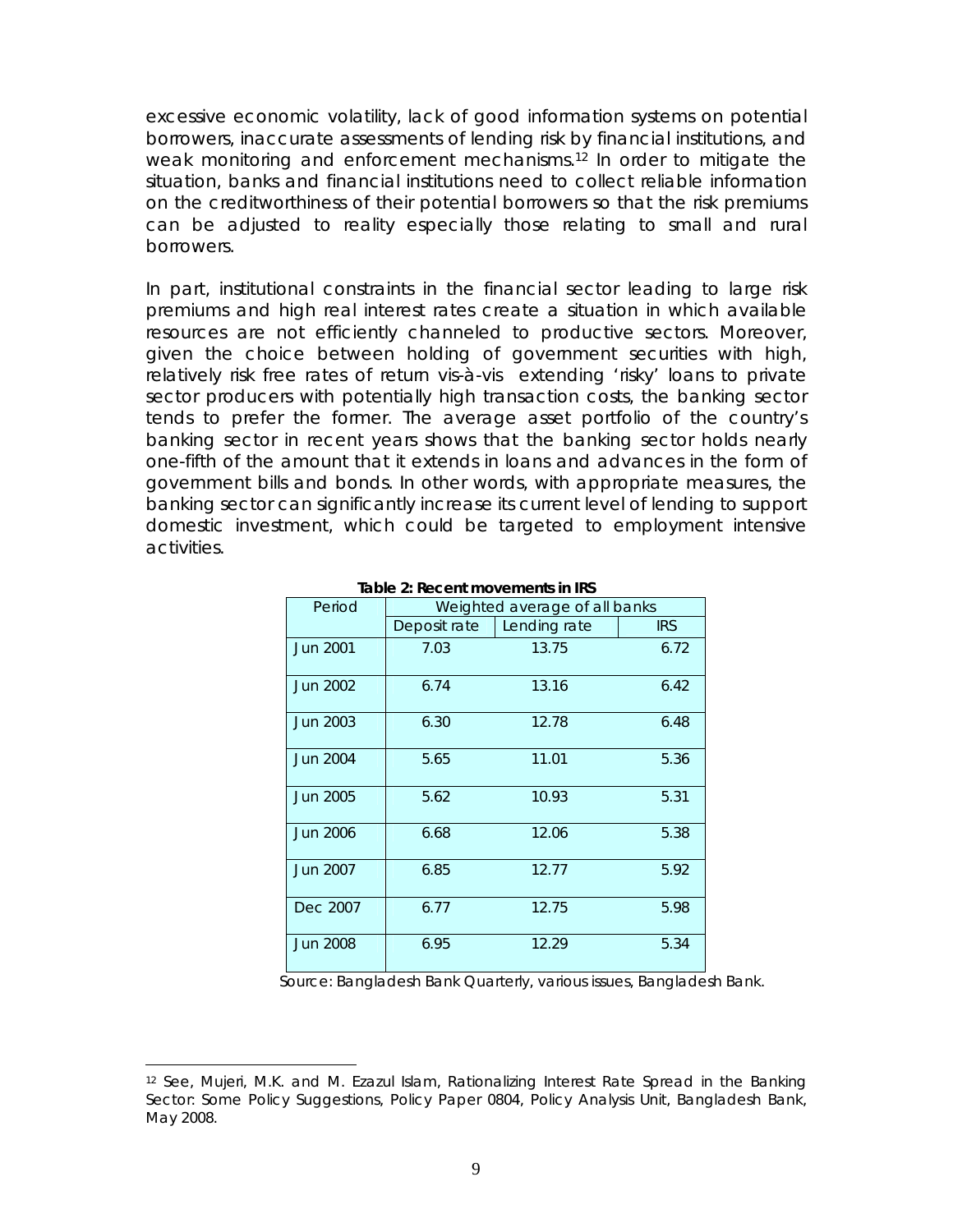Thus the country's financial system operates with some disjuncture under which most commercial banks, especially the private and foreign ones, are not willing on their own to lend to rural and small enterprises.<sup>13</sup> As a result, the expansion of these activities faces credit squeeze as informal and other sources of fund are too limited to satisfy their rising credit needs. Under the situation, along with deepening the existing efforts of the government and the Bangladesh Bank to channel a larger share of credit flows to these priority sectors, a complementary approach could be to develop and strengthen relationships and linkages between the formal financial system and the credit-seeking potential enterprises in these sectors using the NGO and other networks, such as cooperatives and savings and credit associations that can facilitate group savings and lending to SMEs, micro enterprises, and other rural activities. These initiatives could also be tied to refinancing, credit guarantees, and other policies that promote credit allocation to priority sectors and thrust activities for poverty reduction.<sup>14</sup>

## **Development of the Financial Sector**

 $\overline{a}$ 

In Bangladesh, the development (and diversification) of the financial sector needs to play a major role in many areas, such as facilitating smooth exchange of goods and services through monetization of the economy and improvements in payments and settlements; and acting as a bridge between the savers and investors and between the present and the future. Moreover, the development of the financial sector raises overall efficiency of the financial institutions by reducing transaction costs, lowering information asymmetries and market frictions, and pooling risks.

<sup>&</sup>lt;sup>13</sup> In an effort to increase formal credit facilities to small and medium enterprises (SMEs), Bangladesh Bank introduced the refinance scheme for SMEs in May 2004. However, still the financing of SMEs by the formal sector is inadequate. In spite of allowing refinance facility, the banks availing refinance facility provided only about 18 percent of their total loans and advances to the SME sector in FY07. Moreover, while the banks get funds at the Bank Rate (5 percent) from the Bangladesh Bank, their lending rates are high varying within 14 percent to 24 percent for different banks. See Rikta, N.N., *Institutional Lending and Financing Policy for SMEs in Bangladesh,* Policy Note PN 0804, Policy Analysis Unit, Bangladesh Bank, December 2007. Similarly, the Equity and Entrepreneurship Fund (EEF) was created in FY01 to encourage investments in prospective industries. Although most of the enterprises which have availed the EEF are SMEs, total disbursement shows a declining trend in recent years mainly due to low demand by participating banks and financial institutions. See Islam, M.E., M.M. Rahman and N.N. Rikta, *A Note on the Contribution of Small and Medium Enterprises to GDP in Bangladesh,* Policy Paper No. 0806, Policy Analysis Unit, Bangladesh Bank, June 2008.

<sup>&</sup>lt;sup>14</sup> Although the access to formal financing, especially bank financing, for SMEs has been increasing in recent years due to efforts by the Bangladesh Bank such as introduction of refinance facilities, urging the banks to open special windows for catering to SME loans and similar other measures, common norms in bank-SME relationship are needed across all banks so that SMEs can access credit in a timely and efficient manner. Similarly, banks and financial institutions need to evolve and expand innovative financial product lines for SMEs to meet their diverse demands such as raising funds through syndication and domestic factoring which have emerged as successful tools of SME financing in many countries.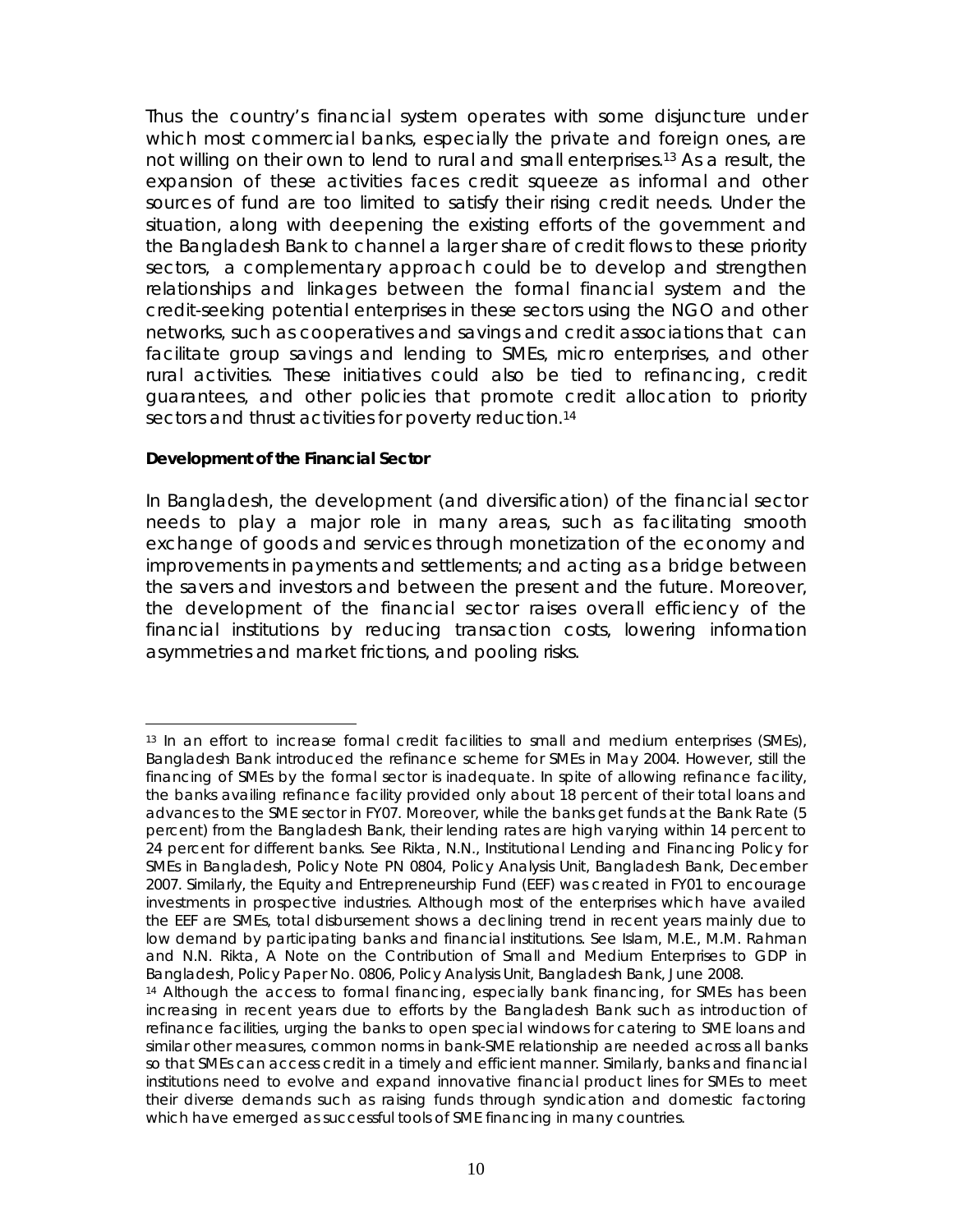The development of the financial system and its role in capital accumulation can be judged by several financial deepening ratios. In this paper, we use four indicators of financial development based on the volume of credit flows between the borrowers and the lenders. These are: total credit-GDP ratio (TCGD) defined as the ratio of total domestic credit to GDP; bank creditcapital formation ratio (BCCF) defined as the ratio between total domestic credit by banks and gross domestic capital formation; non bank creditcapital formation ratio (NCCF) taken as the ratio between domestic credit by non-bank financial institutions and gross domestic capital formation; and domestic credit by non-bank and bank ratio (DCNB) taken as the ratio between domestic credit advanced by non-bank financial institutions (NBFIs) and banks.

Recent data show that the TCGD, which reflects the significance of the financial sector in terms of its relationship with the real sector, increased from 32.5 percent in FY00 to 43.7 percent in FY07. Similarly, BCCF and NCCF which show the relationships between banks and NBFIs respectively to gross domestic capital formation in the economy improved since 2000. While the value of BCCF increased from 102.1 percent in FY00 to 132.6 percent in FY07, the value of NCCF rose from 2.8 percent to 6.7 percent over the same period. The above shows that banks still play a dominant role in capital formation in the economy. Finally, DCNB that captures the dominant role of banks rose from 2.7 percent in 2000 to 5.1 percent in 2007. While the above shows an increasing role of the financial system, the need is to expand its role at a faster pace to meet the emerging challenges of financing the country's priority investment needs.

## **Role of Financial Policy**

The financial policy serves as a tool for poverty reduction in two principal ways. *First,* it creates direct impact on productive activity, and hence on employment and income generation; and on income and asset distribution. *Second,* it indirectly influences the fiscal and monetary policy stances which are important determinants of employment and output growth and hence of poverty reduction.

In Bangladesh, under the market based financial system, if no regulations exist then market signals would determine the allocation of investible resources and therefore the demand for and allocation of savings through financial intermediaries. However, in the case of activities where externalities are present and there exists divergence between private and social returns, the market is likely to direct less credit to these sectors and more to nonpriority (from the point of view of poverty reduction) but more profitable sectors or to few large borrowers and already developed centers of economic activity. This would retard the pace of poverty reduction and worsen income distribution. It is, therefore, important for the government to intervene in the financial sector.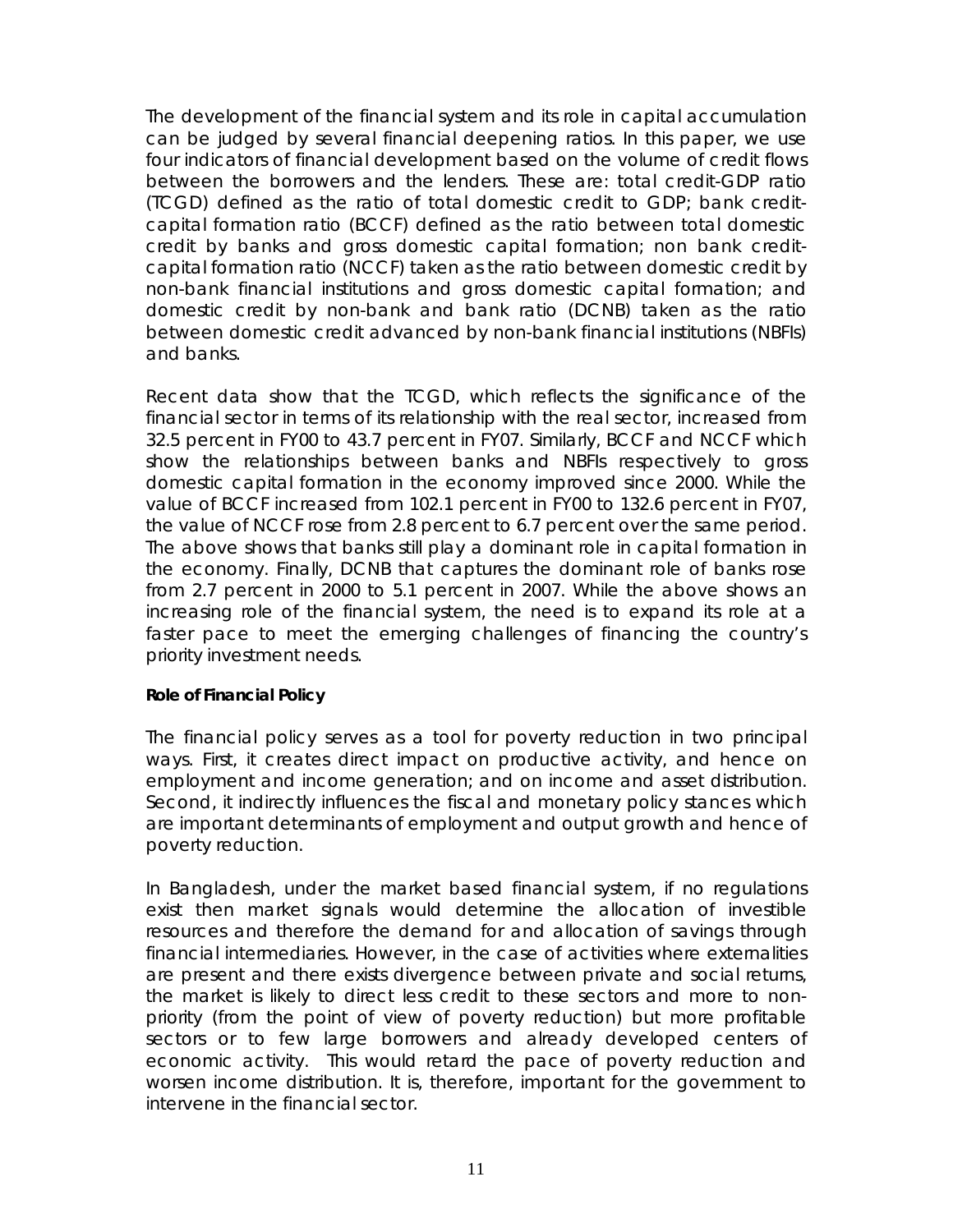The direct effects of financial sector policies on poverty can be mediated through different ways, such as cost and other conditions for access to credit, level and pattern of private investment, and means of financing fiscal deficits. For example, several financial policies in Bangladesh are likely to positively affect poverty reduction through their efforts of directing adequate credit to structurally disadvantaged sectors like agriculture, SMEs, and the rural nonfarm sector which are important from the point of view of poverty reduction. Two specialized banks, Bangladesh Krishi Bank (BKB) and Rajshahi Krishi Unnayan Bank (RAKUB), are involved in the distribution of agricultural credit. The Bangladesh Bank has encouraged other commercial banks to provide credit to agriculture and other pro-poor sectors and these banks are now disbursing increasingly larger amount of credit to these priority sectors. Similarly, the micro finance institutions (MFIs) serve as important conduits to bring credit to the vulnerable households in the country.

Obviously, an appropriate institutional framework and regulatory structure is needed for the financial sector in order to reinforce the adopted policies and ensure that the quality and coverage of financial intermediation, especially in the priority sectors, are satisfactory. Bangladesh Bank has been issuing prudential guidelines in different areas with the objective of improving the overall health of the financial sector and fostering bank credit to priority sectors. Bangladesh Bank also permits to hold a part of the banking system deposits in the form of government securities. This ensures that the banks make a certain volume of investment in government debt, and these bonds are used to finance government expenditures including those warranted by the government's poverty reduction strategy. Thus, Bangladesh Bank is not only playing the role of investment coordinator, but also using the financial system to direct investment to sectors that are more relevant to poverty reduction.

## **Raising Effectiveness of Monetary Policy**

The above raises important issues relating to the effectiveness of monetary policy in Bangladesh. If the banking sector remains constrained in providing adequate credit to more productive and employment-intensive sectors, then monetary policy is unlikely to create the desired effects in the economy. To remedy the situation, changes in regulatory and institutional environment in which the banking sector operates are required such that the banks would be able to mobilize financial resources more effectively for employment centered development. Monetary policy operation in isolation, however, will not be able to bring the desired changes without support from complementary measures such as programs to improve creditworthiness by developing better business planning, financial management and bookkeeping skills of employment oriented small and medium enterprises, investments in efficiency enhancing power, transport, and related infrastructure, and similar other measures.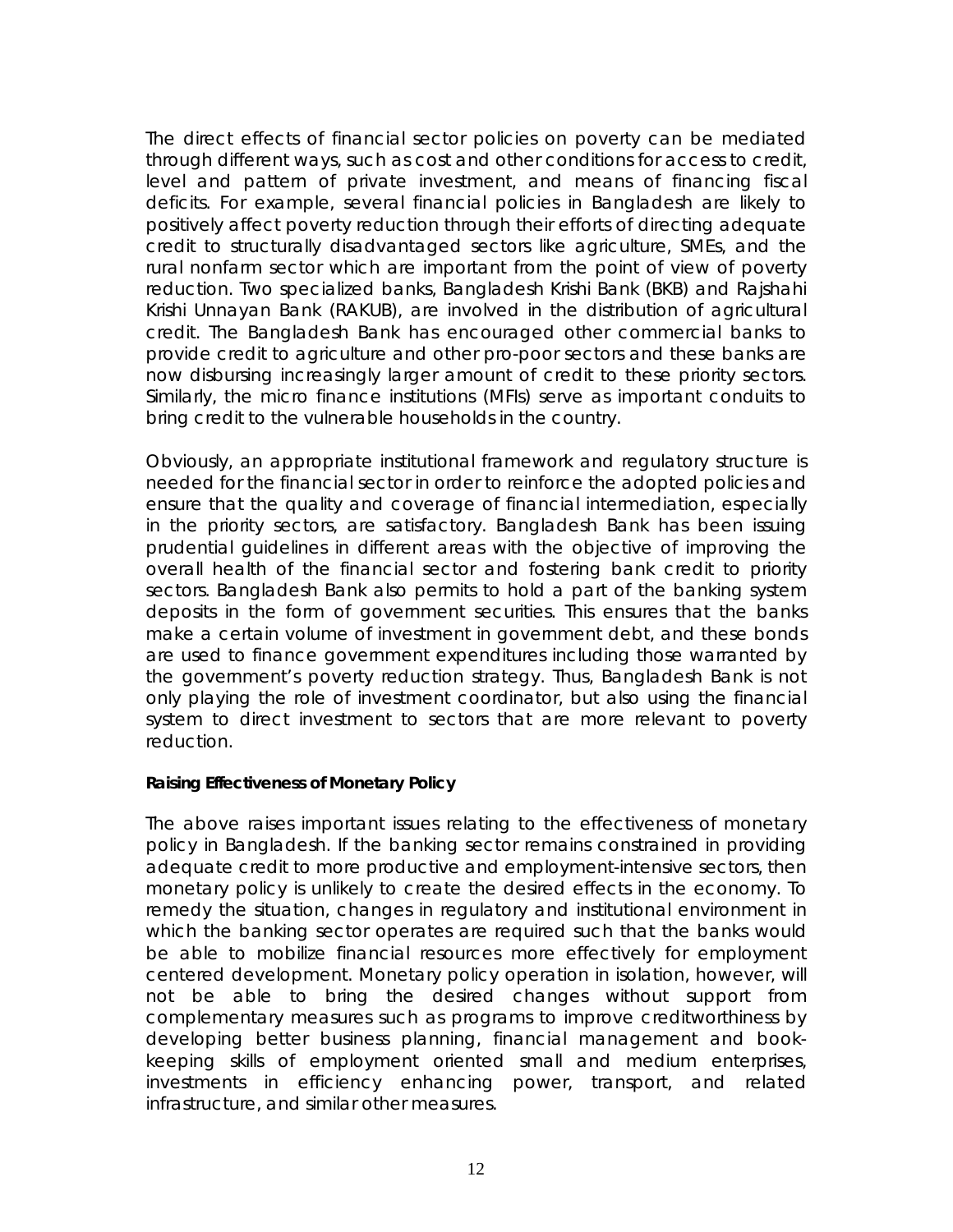In effect, the current monetary policy framework needs broadening beyond monetary aggregates covering low inflation and stabilization to extending support to sustainable pro-poor growth. In this context, the priority in Bangladesh is to improve the flow of credit to employment-intensive sectors and activities. Although the concentration of employment in Bangladesh is in agriculture and informal sectors, several factors such as high risk premiums, asymmetric information flows, significant transaction costs, and the general lack of incentives on the part of the banks limit the availability of adequate credit in these activities.

To change the situation, new and innovative actions are needed aiming to improve credit flow to the priority areas. Loan guarantees in selected activities can reduce risk premiums, information systems can be improved to lower transaction costs, and incentives can be put in place for banks to encourage shifting toward developmental loans. Along with improving credit availability to priority sectors, such interventions would also enhance the ability of the monetary policy to support development goals. In addition, forging links between commercial banks and other financial institutions with ability to serve small scale enterprises and own account producers (such as MFIs) can bring efficient outcomes in terms of mobilizing deposits and other financial resources on the one hand and administering small scale credit programs on the other.

## **Trade and Exchange Rate Regimes**

Over the years, improvement in trade balance in Bangladesh has primarily taken place due to increasing exports rather than decline in imports. Since exchange rate movements are an important dimension of the traders' business environment, a properly aligned exchange rate would be of significant importance in supporting competitiveness of priority export sectors. For the purpose, a pro-active foreign exchange rate policy is required. Since the major export-oriented sectors (such as RMGs) are also employmentintensive, improvements in net export position would support an employmentintensive growth of the economy. A competitive real exchange rate, along with improvement in net trade balance, would therefore support the growth of domestic production activities creating better employment opportunities. In this context, two structural features of the country's trade regime pose important challenges: *first,* limited export base; and *second,* high reliance on imported raw materials and capital goods. The first limitation implies that other factors (such as shift in commodity prices) could be more important in determining export success than the real exchange rate. On the other hand, the second feature means that a weaker Taka would raise the cost of production for import-dependent sectors. For exporters who rely on imported intermediate goods, the net impact depends on several factors, such as exchange rate spread (e.g. the difference in the buying and selling price of Taka) and its volatility between the time when the inputs are purchased and the final products are exported. This shows that measures to keep the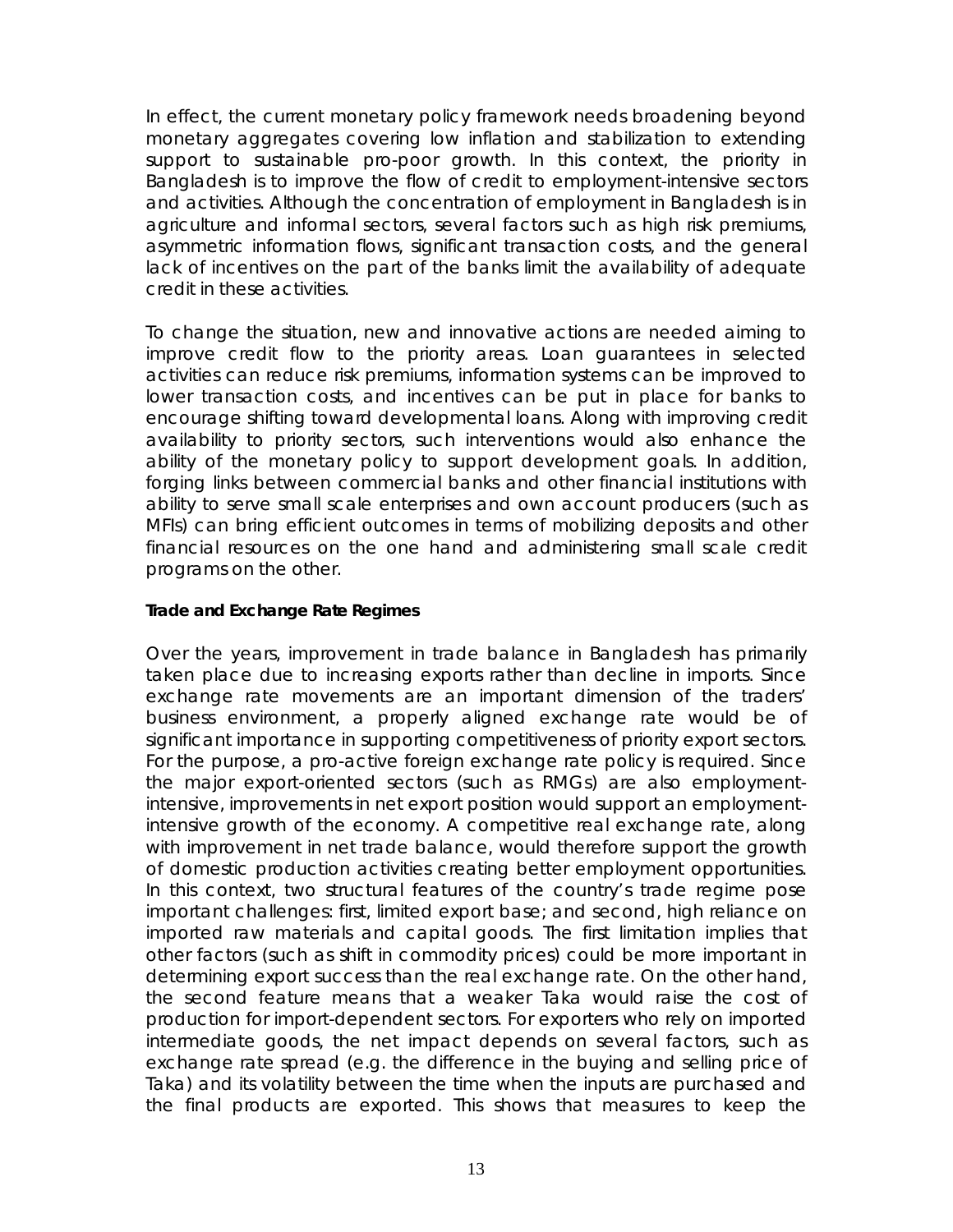exchange rate competitive should be balanced with the potential negative consequences of such actions. Moreover, there are institutional factors in the export sector that are equally important for domestic production and export relative to the real exchange rate. Imported food items, intermediate inputs, and capital goods are important in the economy and thus raise important issues relating to structural aspects and complementary production policies to encourage the development of a more diverse array of exports and promote the growth of import competing activities to transform the economy in such a way as to make the exchange rate policy a more powerful instrument for development.

# **4. Policy Implications**

Over the last ten years, Bangladesh has reversed its past slow and volatile economic growth and, between 2006 and 2008, the average growth rate was close to six-and-a-half percent which is among the peaks in the country's post-independence history. Yet the experience shows that such levels of growth alone would not be adequate to improve employment opportunities and reduce poverty at desired rates. The type of growth that matters for Bangladesh is the one that creates more productive employment opportunities especially for the poor and ensures more equal sharing of the benefits of growth so that the country's development objectives are achieved and economic aspirations are fulfilled. For this, a two-pronged strategy is required. *First,* aim at increasing employment and improving its quality that would widen the opportunities to share the benefits of growth. *Second,* adopt policies that develop the labor force and improve the functioning of the labor market so that the laborers can realize higher returns to their labor and take advantage of better opportunities when they arise.

In Bangladesh, monetary policy can create better employment opportunities with a well functioning financial sector having capability to ensure adequate resource flows to socially productive uses. This, however, would also require labor market reforms to mobilize and develop the country's human resources for development. In view of the supply-side nature of the current price dynamics and the weak relationship that exists between the growth of monetary aggregates and inflation, the pursuit of a monetary policy attempting to achieve low inflation by targeting the growth rate of monetary aggregates is not likely to be much effective. On the contrary, such a monetary regime may contribute to high real interest rates impeding the realization of stipulated growth and poverty reduction.

In order to channel resources to employment generating activities and improve the efficiency of monetary interventions, reforms are needed to enhance the access to credit of small scale enterprises and the selfemployed. For the purpose, a coordinated set of policies is needed such that the employment intensive activities can increase productivity and reduce business risks. Examples of such policies include providing incentives for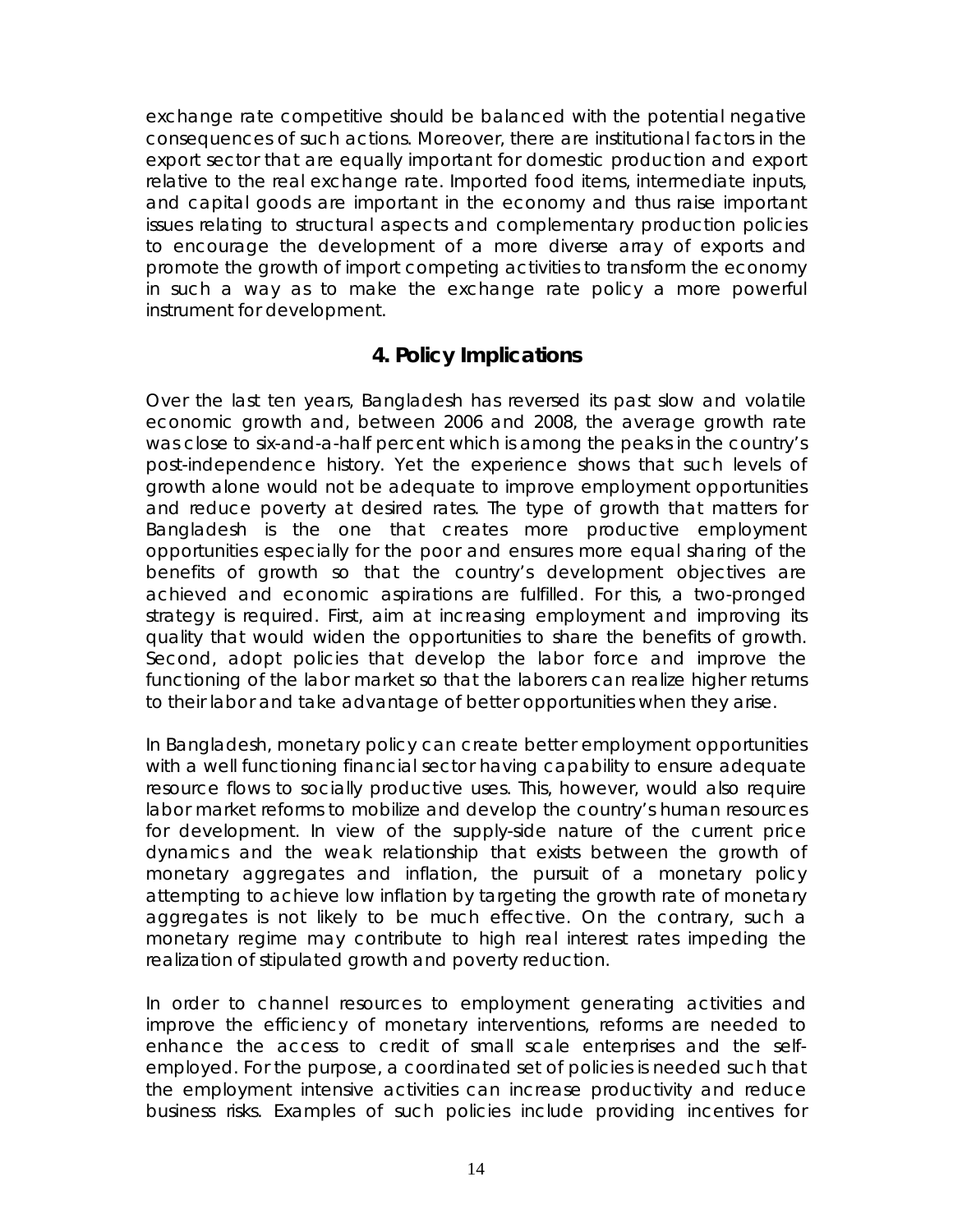extending credit to priority activities, developing credit guarantee schemes to lower risk premiums, creating better credit information systems to generate dependable information on creditworthiness of underserved borrowers, and fostering linkages between commercial banks and informal credit institutions.

Industrial policies need to target sectors having better potential of employment creation such as agro-processing, horticulture, fisheries, and ICT. The policy interventions may need to cover a wide array of activities ranging from fiscal incentives to priority credit allocations for investment and provision of infrastructure. The aim would be to create new employment opportunities and raise the average quality of existing jobs. For the government, it would be useful to monitor employment generation capacity, job quality, and upgrading of productive activities of the targeted beneficiaries.

For success in reducing poverty, complementary policies to increase the economic mobility of the poor and raise their average returns to labor are also crucial. For the purpose, skill development and training policies need to enhance 'employability' through providing skills in short supply and training having potential demand. In this context, it is important to keep in view that self-employment is an important source of income for a majority of the labor force. In the short term, this requires improved support to own account workers and small scale enterprises partly through improving their access to credit. In order to be effective, this also requires provision of technical support to micro and small businesses. Special programs may be devised for the purpose of covering these as well as medium enterprises which are also constrained in their access to formal finance. Such support should include skill building, extension services, market facilitation, and building financial/credit management capacity.

For speedy growth of the SME sector, the country's industrial strategy needs anchoring in multi-layered subcontracting arrangements between the large enterprises and the SMEs and among the SMEs themselves especially among SMEs of different booster sectors. Innovation and searching for new markets are also important for sustaining the growth of existing SMEs and flourishing of new SMEs. For the purpose, Bangladesh needs to adopt its own model of creating support mechanisms for SMEs covering government, private, and NGO sectors. In addition to finance, this should involve direct technical support system to the SMEs based on targeting strategies, such as using a system of 'special designation' to select SMEs that would receive priority in allocation of technical extension services and support programs.15 The overall thrust should be to provide a comprehensive set of assistance to facilitate the SMEs to upgrade themselves, increase productivity, and improve competitiveness. In this context, efforts could be organized and administered

 $\overline{a}$ 15 The special designations could include several categories, such as promising SMEs program, technically advancing SMEs program and the like. If necessary, SME sanctuaries could be established.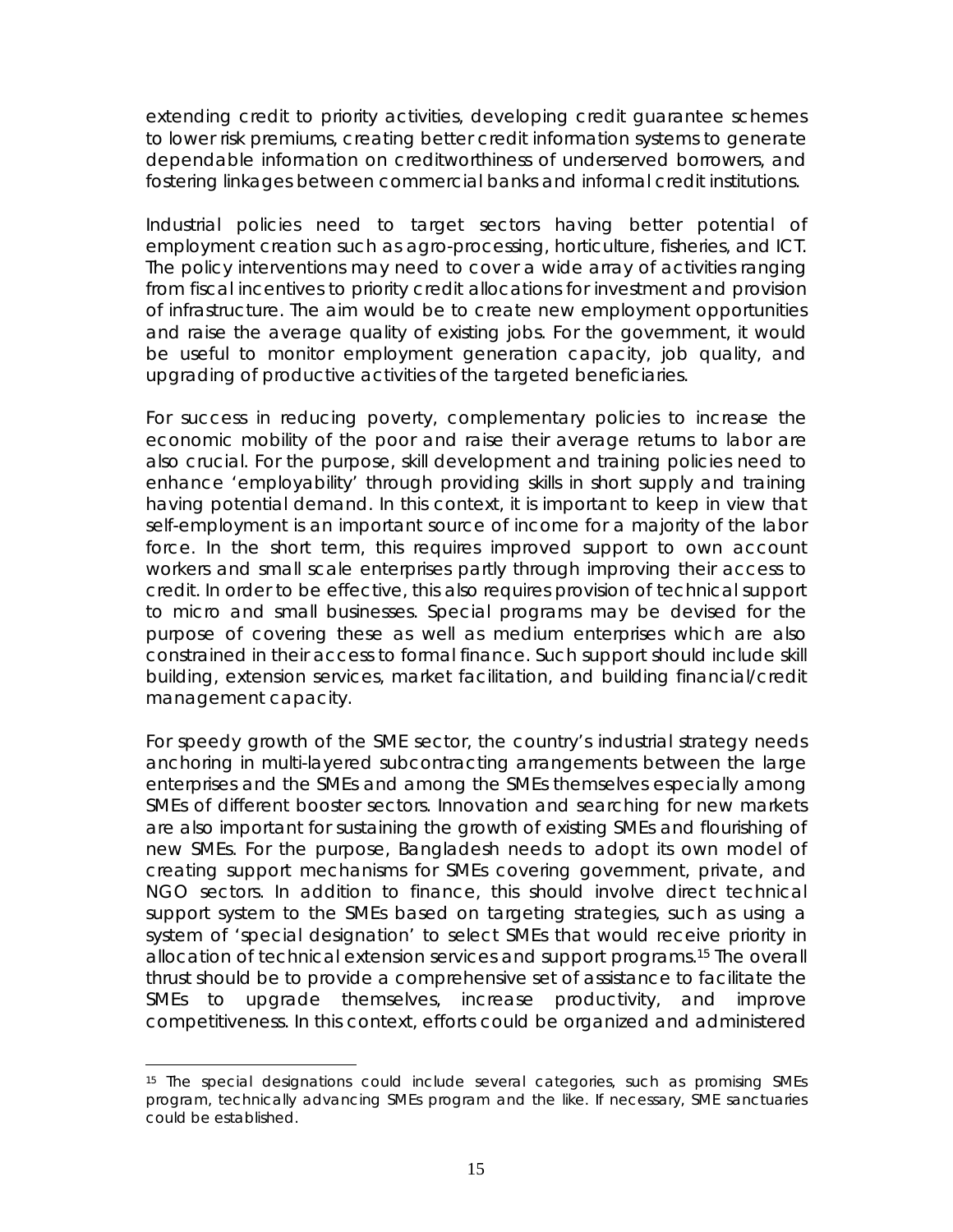using a network approach to providing assistance covering relevant financial, professional, and technical institutions in both public and private sectors. Similarly, a local SME upgrading program could be taken up through developing tripartite partnerships among multinational corporations, local SMEs, and the government under which multinationals would provide focused assistance to their suppliers to improve quality and operational efficiency. The need is to set a vision and adopt a pro-active SME promotion policy facilitating rapid transition from traditional to relatively modern product categories to help up-scale existing low productivity informal SMEs and deepen their links with mainstream growth seeking activities. Along with laying the foundation of a robust and competitive industrial sector and furthering economic growth, developing a vibrant SME sector would expand productive and remunerative employment opportunities especially in the rural areas.

Migrant labor is an important issue for Bangladesh. Migrant workers provide useful support to economic growth and employment creation in the country. The regulatory environment, however, needs to be improved so that benefits of migrant labor are better realized and associated costs are minimized. As a labor exporting country, Bangladesh can influence the inflow of remittances through adopting appropriate policies such as building hassle free remittance sending infrastructure, exploring new overseas markets, improving the formal channels of fund transfer, establishing specialized banks, and creating more effective investment avenues and providing ownership in social development projects for nonresident Bangladeshis. The financial sector can facilitate higher remittance inflows through improving transaction efficiency by introducing automation of rural bank branches, encouraging private banks to open branches in rural areas, and allowing well-established NGOs and MFIs to receive and disburse remittances through their vast rural network. The adoption of a national migration policy can go a long way in ensuring sustained increase in inflow of remittances along with guaranteeing the welfare of the remitters.

With the urgent need to increase domestic resource mobilization, it is important for Bangladesh to explore the implications of financial sector reforms on saving mobilization by the liberalized financial system. Although gross domestic savings as a share of GDP increased from 12 percent in the early 1980s to more than 20 percent in recent years, still it is low.16 For the majority of the rural households, ensuring two characteristics of the saving

 $\overline{a}$ 

<sup>16</sup> India, for example, had a domestic savings-GDP ratio of more than 32 percent in 2006. Although external savings partially plug the savings-investment gap, substantially larger domestic resources are required through proper use of the dynamos created under the financial sector reform program in Bangladesh. Available evidence from household surveys shows that most households hold some savings as a precaution against low and uncertain incomes. The savings pattern of different groups of households is, however, different with the poorer groups involved in both saving and dissaving depending on the nature of economic activities and income situation over different periods of the year.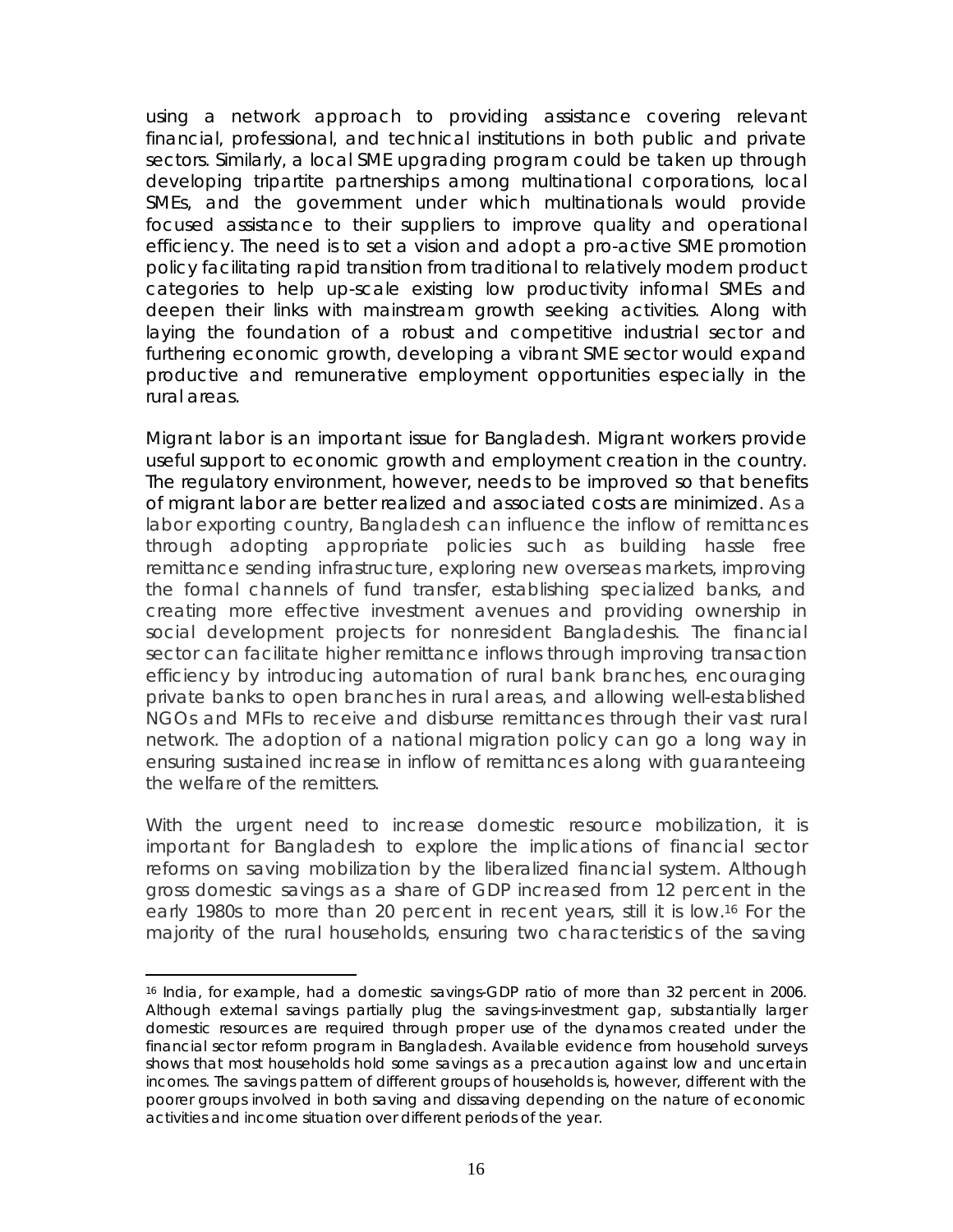asset is important to fit with their economic environment. *First,* saving assets should be secure; and *second,* these should allow for small but multiple transactions. The currently liberalized financial sector is unlikely to tailor-made their saving assets to such characteristics. As a result, a large part of the country's small savings, especially in the rural areas, goes into non-financial assets (e.g. land, jewellery, and similar assets) and into informal financial sector activities rather than financing productive investments. The preference for informal financial assets arises from a number of their advantages, such as small deposits with intervals, flexibility in operation, and easy access at the community level.

The present structure of the formal financial system has a number of weaknesses to cater to the needs of these income groups, such as limited outreach focusing on more profitable urban activities, limited exposure in rural areas, banking culture not favorable to small depositors, inflexibility in operation, and more time and effort needed to complete transactions. This highlights the importance of taking measures, along with pursuing reforms to create a liberalized financial sector, to improve access, adequacy, and reliability of financial assets especially to small and rural savers. A number of options may be explored, such as encouraging the banks to provide more outlets for household savings in rural and remote areas; promoting technological innovations (e.g. ATMs, mobile banks, mobile phone banking, and other avenues) to redress remoteness, cost of access, and other constraints inhibiting savings with the formal financial system; exploring the scope of developing partnerships between MFIs and the formal financial system in mobilizing and pooling small savings and other financial resources; and vitalizing public mechanisms (e.g. post offices) to mobilize small savings. Despite the fact that public financial institutions have not performed well in the past, this should not be taken as an excuse for not allowing them to play a useful role in complementing the liberalized financial system through adopting innovative and viable models of mobilizing small savings to sustain increased investments in priority sectors.

In Bangladesh, the rate of poverty reduction through economic growth depends largely on its capacity to create productive and decent employment opportunities so that workers of every level of skill, education, and training can get remunerative jobs. Thus, employment is the key link between economic growth and poverty making it the major tool of poverty reduction in Bangladesh. . Since the realization of the job-led growth depends on employment-friendly growth of the private sector, the government action requires focus on bringing positive changes in the quantity and quality of employment through appropriate labor market and complementary policies. In view of the structural characteristics, expansion of productive employment requires measures covering several areas, such as expanding both wage and self-employment, increasing productivity of and returns to employment, and ensuring a better terms of exchange of the outputs of self-employment activities. This requires public actions through